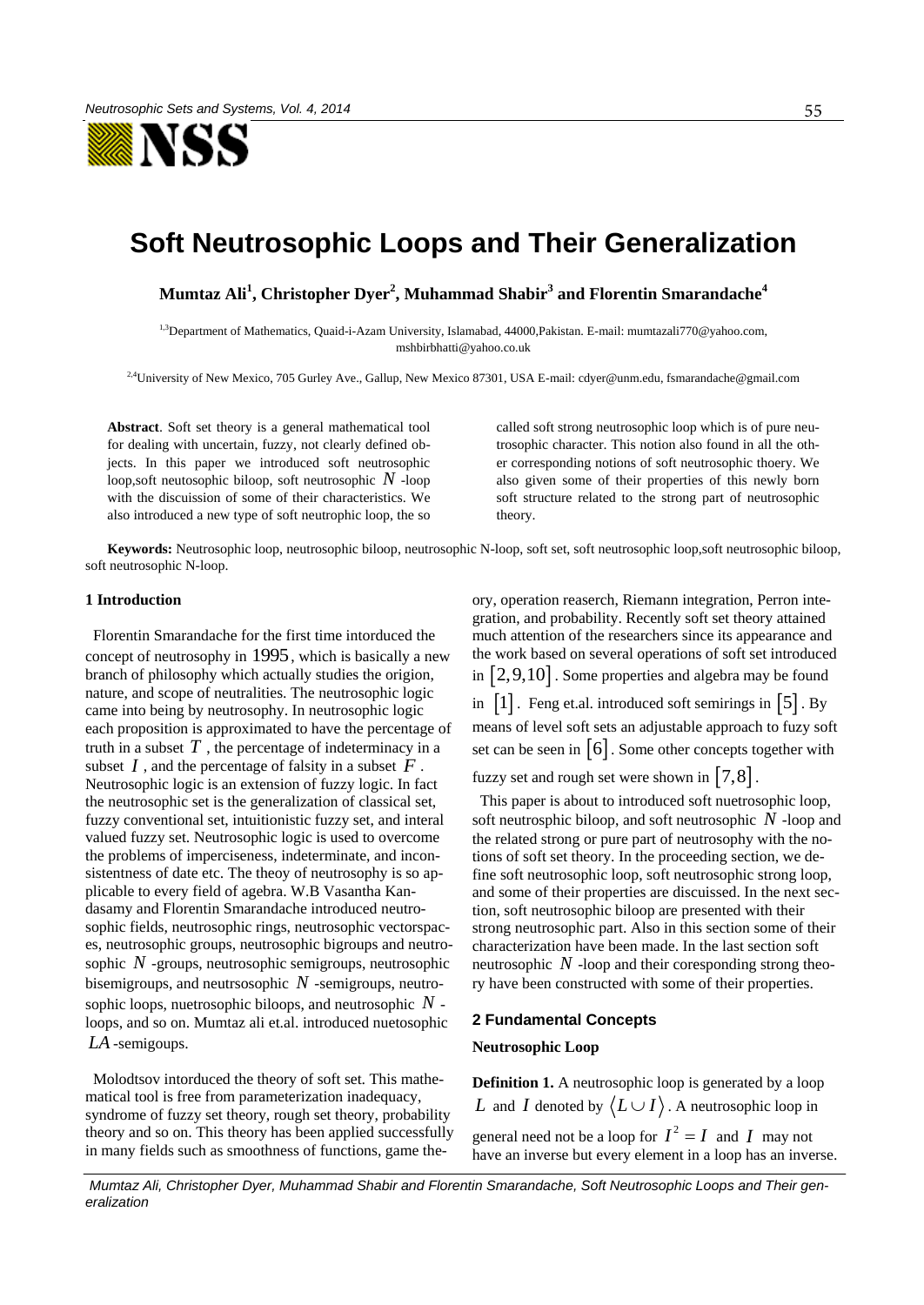**Definition 2.** Let  $\langle L \cup I \rangle$  be a neutrosophic loop. A proper subset  $\langle P \cup I \rangle$  of  $\langle L \cup I \rangle$  is called the neutrosophic subloop, if  $\langle P \cup I \rangle$  is itself a neutrosophic loop under the operations of  $\langle L \cup I \rangle$ .

**Definition 3.** Let  $(\langle L \cup I \rangle, \circ)$  be a neutrosophic loop of finite order. A proper subset P of  $\langle L \cup I \rangle$  is said to be Lagrange neutrosophic subloop, if  $P$  is a neutrosophic subloop under the operation  $\circ$  and  $o(P)/o\langle L \cup I \rangle$ .

**Definition 4.** If every neutrosophic subloop of  $\langle L \cup I \rangle$  is Lagrange then we call  $\langle L \cup I \rangle$  to be a Lagrange neutrosophic loop.

**Definition 5.** If  $\langle L \cup I \rangle$  has no Lagrange neutrosophic subloop then we call  $\langle L \cup I \rangle$  to be a Lagrange free neutrosophic loop.

**Definition 6.** If  $\langle L \cup I \rangle$  has atleast one Lagrange neutrosophic subloop then we call  $\langle L \cup I \rangle$  to be a weakly Lagrange neutrosophic loop.

## **Neutrosophic Biloops**

**Definition 6.** Let  $(\bigl\langle B \cup I \bigr\rangle, *_1, *_2)$  be a non-empty neutrosophic set with two binary operations  $*_1,*_2$ ,  $\big\langle B\cup I\big\rangle$ is a neutrosophic biloop if the following conditions are satisfied.

- 1.  $B \cup I$   $= P_1 \cup P_2$  where  $P_1$  and  $P_2$  are proper subsets of  $\langle B \cup I \rangle$ .
- 2.  $(P_1, *_{1})$  is a neutrosophic loop.
- 3.  $(P_2, *_{2})$  is a group or a loop.

**Definition 7.** Let  $(\langle B \cup I \rangle, *_1, *_2)$  be a neutrosophic biloop. A proper subset  $P$  of  $\langle B \cup I \rangle$  is said to be a neutrosophic subbiloop of  $\langle B \cup I \rangle$  if  $(P_1, *, *,_2)$  is itself a neutrosophic biloop under the operations of  $\langle B \cup I \rangle$ .

**Definition 8.** Let  $B = (B_1 \cup B_2, \ast_1, \ast_2)$  be a finite neu-

trosophic biloop. Let  $P = (P_1 \cup P_2, *, *, *_2)$  be a neutrosophic biloop. If  $O(P)/O(B)$  then we call P, a Lagrange neutrosophic subbiloop of *B* .

**Definition 9.** If every neutrosophic subbiloop of *B* is Lagrange then we call  $\hat{B}$  to be a Lagrange neutrosophic biloop.

**Definition 10.** If *B* has atleast one Lagrange neutrosophic subbiloop then we call  $B$  to be a weakly Lagrange neutrosophic biloop.

Definition 11. If B has no Lagrange neutrosophic subbiloops then we call  $B$  to be a Lagrange free neutrosophic biloop.

## **Neutrosophic N-loop**

# **Definition 12.** Let

 $S(B) = \{ S(B_1) \cup S(B_2) \cup ... \cup S(B_n), *, *, *, ..., *, \}$ be a non-empty neutrosophic set with *N* -binary operations.  $S(B)$  is a neutrosophic N -loop if ions.  $S(B)$  is a neutrosophic N -loop if<br>  $S(B) = S(B_1) \cup S(B_2) \cup ... \cup S(B_n)$ ,  $S(B_i)$  are proper subsets of  $S(B)$  for  $1 \le i \le N$  and some of

 $S(B_i)$  are neutrosophic loops and some of the  $S(B_i)$  are groups.

# **Definition 13**. Let

 $S(B) = \{ S(B_1) \cup S(B_2) \cup ... \cup S(B_n), *, *, *, ..., *, \}$ be a neutrosophic  $N$  -loop. A proper subset  $(P, *_{1}, *_{2}, \ldots, *_{N})$  of  $S(B)$  is said to be a neutrosophic sub N -loop of  $S(B)$  if P itself is a neutrosophic N loop under the operations of  $S(B)$ .

# **Definition 14.** Let

**Definition 14.** Let  $(L = L_1 \cup L_2 \cup ... \cup L_N, *, *, *,_2, ..., *,_N)$  be a neutrosophic  $N$ -loop of finite order. Suppose  $P$  is a proper subset of  $L$ , which is a neutrosophic sub  $N$  -loop. If  $o(P)/o(L)$  then we call P a Lagrange neutrosophic sub  $N$ -loop.

**Definition 15.**If every neutrosophic sub *N* -loop is Lagrange then we call  $L$  to be a Lagrange neutrosophic  $N$  loop.

*Mumtaz Ali, Christopher Dyer, Muhammad Shabir and Florentin Smarandache, Soft Neutrosophic Loops and Their Generalization*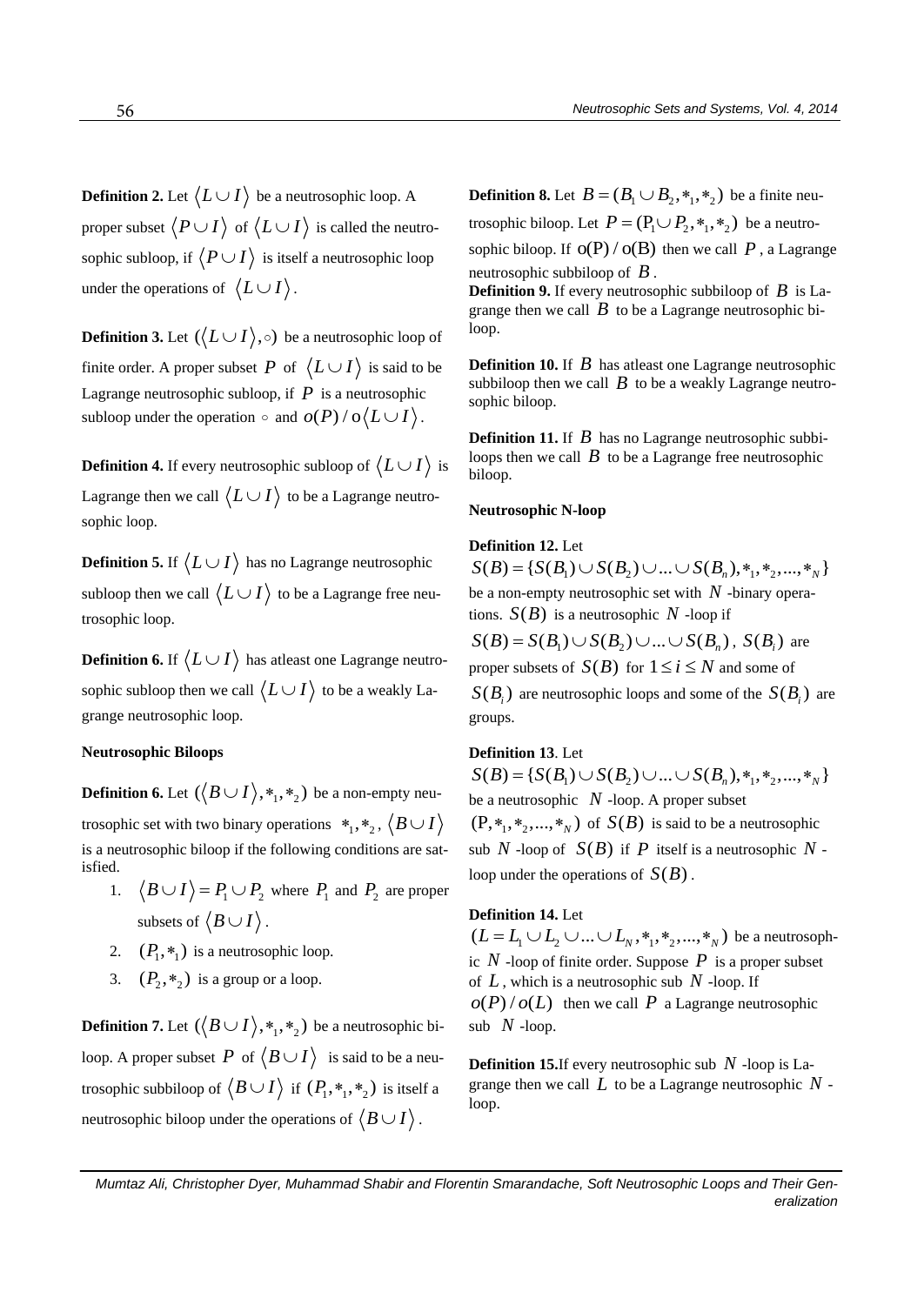**Definition 16.** If *L* has atleast one Lagrange neutrosophic sub  $N$  -loop then we call  $L$  to be a weakly Lagrange neutrosophic *N* -loop.

**Definition 17**. If *L* has no Lagrange neutrosophic sub  $N$  -loop then we call  $L$  to be a Lagrange free neutrosophic *N* -loop.

## **Soft Sets**

Throughout this subsection  $U$  refers to an initial universe,  $E$  is a set of parameters,  $P(U)$  is the power set of  $U$ , and  $A, B \subset E$ . Molodtsov defined the soft set in the following manner:

**Definition 7.** A pair  $(F, A)$  is called a soft set over  $U$ where  $F$  is a mapping given by  $F: A \rightarrow P(U)$ . In other words, a soft set over  $U$  is a parameterized family of subsets of the universe  $U$ . For  $a \in A$ ,  $F(a)$ may be considered as the set of  $a$ -elements of the soft set  $(F, A)$ , or as the set of  $a$ -approximate elements of the soft set.

**Example 1.** Suppose that  $U$  is the set of shops.  $E$  is the set of parameters and each parameter is a word or sentence. Let

$$
E = \begin{cases} \text{high rent,normal rent,} \\ \text{in good condition, in bad condition} \end{cases}.
$$

Let us consider a soft set  $(F, A)$  which describes the attractiveness of shops that Mr. *Z* is taking on rent. Suppose that there are five houses in the universe

 $U = \{s_1, s_2, s_3, s_4, s_5\}$  under consideration, and that  $A = \{a_1, a_2, a_3\}$  be the set of parameters where

 $a_1$  stands for the parameter 'high rent,

 $a_2$  stands for the parameter 'normal rent,

3 *a* stands for the parameter 'in good condition. Suppose that

$$
F(a_1) = \{s_1, s_4\} ,
$$
  

$$
F(a_2) = \{s_2, s_5\} ,
$$
  

$$
F(a_3) = \{s_3\} .
$$

The soft set  $(F, A)$  is an approximated family  ${F(a_i), i = 1,2,3}$  of subsets of the set U which gives us a collection of approximate description of an object. Then  $(F, A)$  is a soft set as a collection of approximations over  $U$ , where

$$
F(a_1) = high \; rent = \{s_1, s_2\},
$$
  

$$
F(a_2) = normal \; rent = \{s_2, s_5\},
$$
  

$$
F(a_3) = in \; good \; condition = \{s_3\}.
$$

**Definition 8.** For two soft sets  $(F, A)$  and  $(H, C)$  over  $U$ ,  $(F, A)$  is called a soft subset of  $(H, C)$  if

- 1.  $A \subseteq C$  and
- 2.  $F(a) \subseteq H(a)$ , for all  $x \in A$ .

This relationship is denoted by  $(F, A) \subset (H, C)$ . Similarly  $(F, A)$  is called a soft superset of  $(H, C)$  if  $(H, C)$  is a soft subset of  $(F, A)$  which is denoted by  $(F, A) \supset (H, C)$ .

**Definition 9.** Two soft sets  $(F, A)$  and  $(H, C)$  over U are called soft equal if  $(F, A)$  is a soft subset of  $(H, C)$  and  $(H, C)$  is a soft subset of  $(F, A)$ .

**Definition 10.** Let  $(F, A)$  and  $(K, C)$  be two soft sets over a common universe U such that  $A \cap C \neq \phi$ . Then their restricted intersection is denoted by Then their restricted intersection is denoted by<br>  $(F, A) \cap_R (K, C) = (H, D)$  where  $(H, D)$  is defined as  $H(c) = F(c) \cap K(c)$  for all  $c \in D = A \cap C$ .

**Definition 11.** The extended intersection of two soft sets  $(F, A)$  and  $(K, C)$  over a common universe U is the soft set  $(H, D)$  , where  $D = A \cup C$  , and for all  $c \in C$ ,  $H(c)$  is defined as

$$
\in C, H(c) \text{ is defined as}
$$
  
\n
$$
H(c) = \begin{cases} F(c) & \text{if } c \in A - C, \\ K(c) & \text{if } c \in C - A, \\ F(c) \cap K(c) & \text{if } c \in A \cap C. \end{cases}
$$

We write  $(F, A) \cap_{\varepsilon} (K, C) = (H, D)$ .

**Definition 12.** The restricted union of two soft sets  $(F, A)$  and  $(K, C)$  over a common universe U is the soft set  $(H, D)$ , where  $D = A \cup C$ , and for all  $c \in D$ ,  $H(c)$  is defined as  $H(c) = F(c) \cup K(c)$ for all  $c \in D$ . We write it as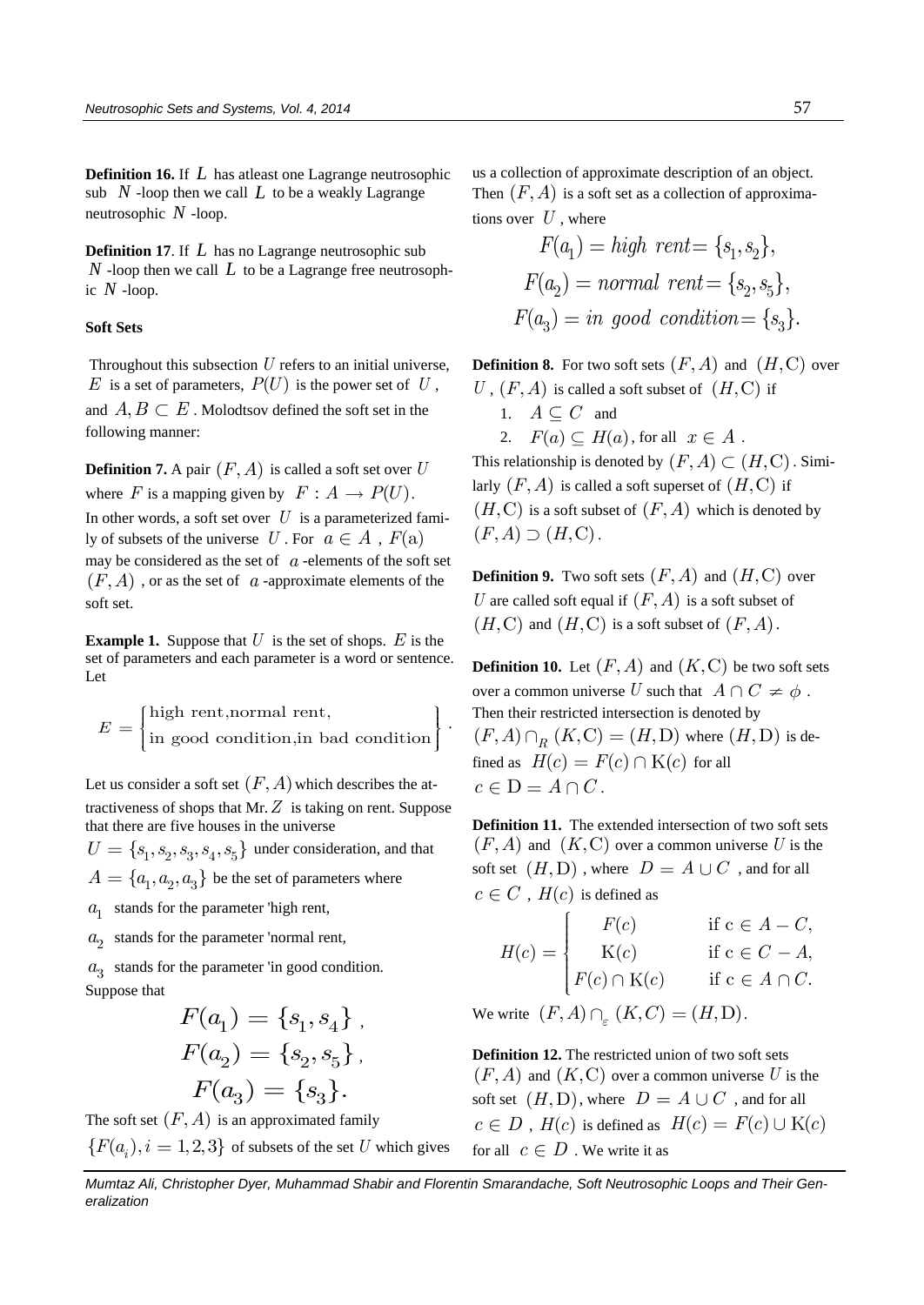$(F, A) \cup_{R} (K, C) = (H, D).$ 

**Definition 13.** The extended union of two soft sets  $(F, A)$  and  $(K, C)$  over a common universe U is the soft set  $(H, D)$ , where  $D = A \cup C$  , and for all  $c \in D$ ,  $H(c)$  is defined as

$$
\begin{aligned}\n\in D, \ H(c) &\text{ is defined as} \\
H(c) &\text{if } c \in A - C, \\
K(c) &\text{if } c \in C - A, \\
F(c) \cup K(c) &\text{if } c \in A \cap C.\n\end{aligned}
$$

We write  $(F, A) \cup_{\varepsilon} (K, C) = (H, D)$ .

# **3 Soft Neutrosophic Loop**

**Definition 14.** Let  $\langle L \cup I \rangle$  be a neutrosophic loop and  $(F, A)$  be a soft set over  $\langle L \cup I \rangle$ . Then  $(F, A)$  is called soft neutrosophic loop if and only if  $F(a)$  is neutrosophic subloop of  $\langle L \cup I \rangle$  for all  $a \in A$ .

**Example 2.** Let  $\langle L \cup I \rangle = \langle L_7(4) \cup I \rangle$  be a neutrosophic loop where  $L_7(4)$  is a loop. Then  $(F, A)$  is a soft

neutrosophic loop over 
$$
\langle L \cup I \rangle
$$
, where  
\n
$$
F(a_1) = \{ \langle e, eI, 2, 2I \rangle \}, F(a_2) = \{ \langle e, 3 \rangle \},
$$
\n
$$
F(a_3) = \{ \langle e, eI \rangle \}.
$$

**Theorem 1.** Every soft neutrosophic loop over  $\langle L \cup I \rangle$ contains a soft loop over *L* .

**Proof.** The proof is straightforward.

**Theorem 2.** Let  $(F, A)$  and  $(H, A)$  be two soft neutrosophic loops over  $\langle L \cup I \rangle$ . Then their intersection  $(F, A) \cap (H, A)$  is again soft neutrosophic loop over  $\langle L \cup I \rangle$ .

**Proof.** The proof is staightforward.

**Theorem 3.** Let  $(F, A)$  and  $(H, C)$  be two soft neutrosophic loops over  $\langle L \cup I \rangle$ . If  $A \cap C = \phi$ , then

 $(F, A) \cup (H, C)$  is a soft neutrosophic loop over  $\langle L \cup I \rangle$ .

**Remark 1.** The extended union of two soft neutrosophic loops  $(F, A)$  and  $(K, C)$  over  $(L \cup I)$  is not a soft neutrosophic loop over  $\langle L \cup I \rangle$ .

With the help of example we can easily check the above remark.

**Proposition 1.** The extended intersection of two soft neutrosophic loopps over  $\langle L \cup I \rangle$  is a soft neutrosophic loop over  $\langle L \cup I \rangle$ .

**Remark 2.** The restricted union of two soft neutrosophic loops  $(F, A)$  and  $(K, C)$  over  $(L \cup I)$  is not a soft neutrosophic loop over  $\langle L \cup I \rangle$ .

One can easily check it by the help of example.

**Proposition 2.** The restricted intersection of two soft neutrosophic loops over  $\langle L \cup I \rangle$  is a soft neutrosophic loop over  $\langle L \cup I \rangle$ .

Proposition 3. The *AND* operation of two soft neutrosophic loops over  $\langle L \cup I \rangle$  is a soft neutrosophic loop over  $\langle L \cup I \rangle$ .

**Remark 3.** The OR operation of two soft neutosophic loops over  $\langle L \cup I \rangle$  may not be a soft nuetrosophic loop over  $\langle L \cup I \rangle$ .

# **Definition 15.** Let

**efinition 15.** Let  $L_n(m) \cup I$   $\rangle = \{e, 1, 2, ..., n, eI, 1I, 2I, ..., nI\}$  be a new class of neutrosophic loop and  $(F, A)$  be a soft neutrosophic loop over  $\langle L_n(m) \cup I \rangle$ . Then  $(F, A)$  is called soft new class neutrosophic loop if  $F(a)$  is a neutrosophic subloop of  $\langle L_n(m) \cup I \rangle$  for all  $a \in A$ .

**Example 3.** Let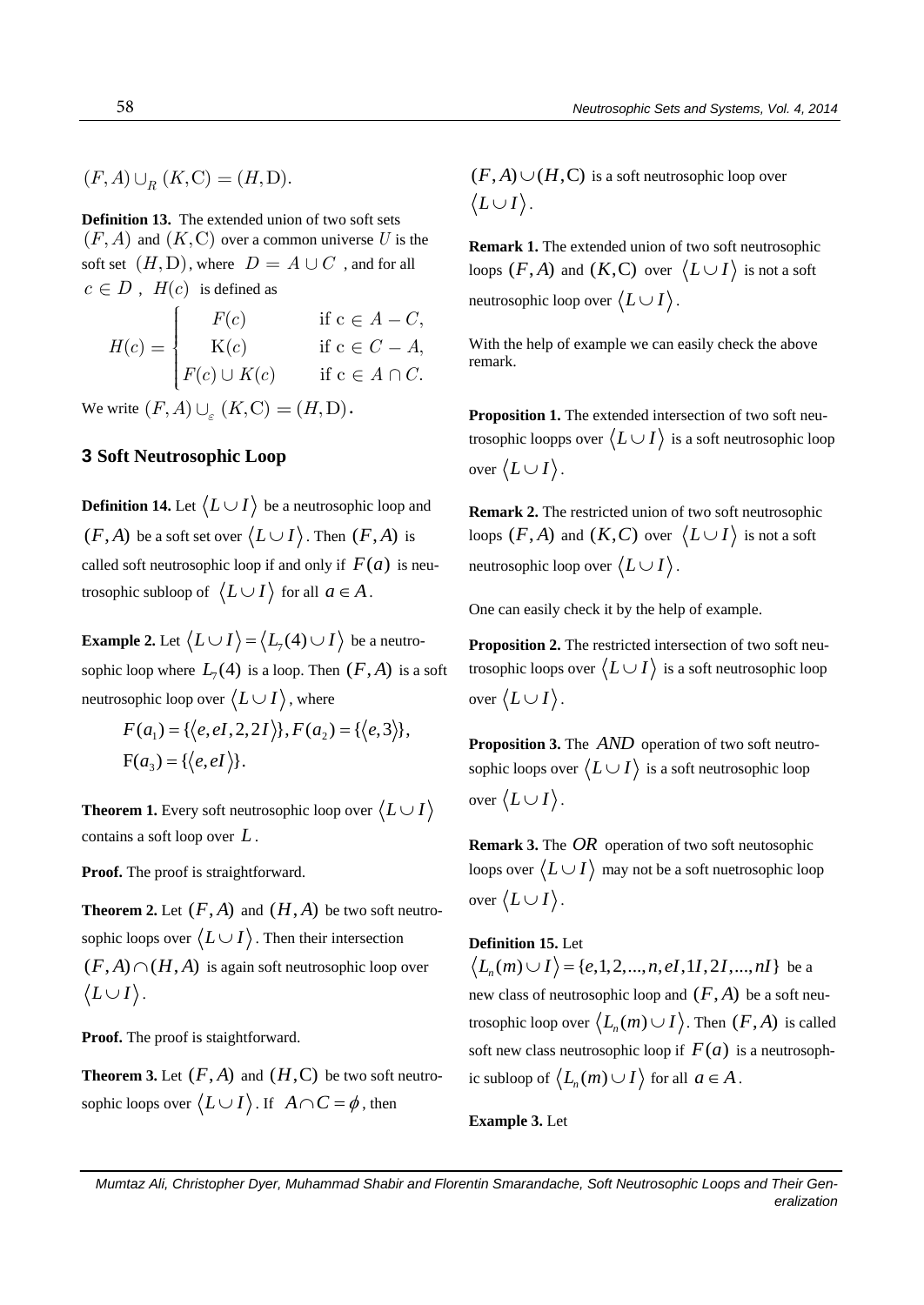$L_5(3) \cup I$ } = {e,1,2,3,4,5,eI,1I,2I,3I,4I,5I} be a new class of neutrosophic loop. Let  $A = \{a_1, a_2, a_3, a_4, a_5\}$  be a set of parameters. Then  $(F, A)$  is soft new class neutrosophic loop over  $L_5(3) \cup I$ , where  $\langle 3 \rangle \cup I$ , where<br>  $F(a_1) = \{e, eI, 1, 1I\}, F(a_2) = \{e, eI, 2, 2I\},\$  $F(a_1) = \{e, eI, 1, 1I\}, F(a_2) = \{e, eI, 2, 2I\},$ <br>  $F(a_3) = \{e, eI, 3, 3I\}, F(a_3) = \{e, eI, 4, 4I\},$  $F(a_3) = \{e, eI, 3, 3I\},\ F(a_5) = \{e, eI, 5, 5I\}.$ 

**Theorem 4.** Every soft new class neutrosophic loop over  $L_n(m) \cup I \bigr\rangle$  is a soft neutrosophic loop over  $L_n(m) \cup I$  but the converse is not true.

**Proposition 4.** Let  $(F, A)$  and  $(K, C)$  be two soft new class neutrosophic loops over  $\left\langle L_n(m) \cup I \right\rangle$ . Then

- 1) Their extended intersection  $(F, A) \cap_E (K, C)$  is a soft new class neutrosophic loop over  $\langle L_n(m) \cup I \rangle$ .
- 2) Their restricted intersection  $(F, A) \cap_R (K, C)$  is a soft new classes neutrosophic loop over  $L_n(m) \cup I$ .
- 3) Their *AND* operation  $(F, A) \wedge (K, C)$  is a soft new class neutrosophic loop over  $\big\langle L_n(m) \cup I \big\rangle$ .

**Remark 4.** Let  $(F, A)$  and  $(K, C)$  be two soft new class neutrosophic loops over  $\left\langle L_n(m) \cup I \right\rangle$ . Then

- 1) Their extended union  $(F, A) \cup_E (K, C)$  is not a soft new class neutrosophic loop over  $\langle L_n(m) \cup I \rangle$ .
- 2) Their restricted union  $(F, A) \cup_R (K, C)$  is not a soft new class neutrosophic loop over  $\left\langle L_n(m) \cup I \right\rangle$ .
- 3) Their OR operation  $(F, A) \vee (K, C)$  is not a soft new class neutrosophic loop over  $\langle L_n(m) \cup I \rangle$ .

One can easily verify  $(1)$ ,  $(2)$ , and  $(3)$  by the help of examples.

**Definition 16.** Let  $(F, A)$  be a soft neutrosophic loop over  $\langle L \cup I \rangle$ . Then  $(F, A)$  is called the identity soft neutrosophic loop over  $\langle L \cup I \rangle$  if  $F(a) = \{e\}$  for all  $a \in A$ , where *e* is the identity element of  $\langle L \cup I \rangle$ .

**Definition 17.** Let  $(F, A)$  be a soft neutrosophic loop over  $\langle L \cup I \rangle$ . Then  $(F, A)$  is called an absolute soft neutrosophic loop over  $\langle L \cup I \rangle$  if  $F(a) = \langle L \cup I \rangle$  for all  $a \in A$ .

**Definition 18.** Let  $(F, A)$  and  $(H, C)$  be two soft neutrosophic loops over  $\langle L \cup I \rangle$ . Then  $(H, C)$  is callsed soft neutrosophic subloop of  $(F, A)$ , if

- 1.  $C \subseteq A$ .
- 2.  $H(a)$  is a neutrosophic subloop of  $F(a)$  for all  $a \in A$ .

**Example 4.** Consider the neutrosophic loop 
$$
\langle L_{15}(2) \cup I \rangle = \{e, 1, 2, 3, 4, ..., 15, eI, 1I, 2I, ..., 14I, 15I\}
$$

of order 32. Let  $A = \{a_1, a_2, a_3\}$  be a set of parameters.

Then  $(F, A)$  is a soft neutrosophic loop over  $L_{15}(2) \cup I$ , where

 $(a<sub>1</sub>) = {e, 2, 5, 8, 11, 14, eI, 2I, 5I, 8I, 11I, 14I},$ 2  $(a_2) = \{e, 2, 5, 8, 1\}$ <br>  $a_3) = \{e, 3, eI, 3I\}$  $(a_1) = \{e, 2, 5, 8, 11, 14, e$ <br> $(a_2) = \{e, 2, 5, 8, 11, 14\},\$  $F(a_2) = \{e, 2, 5, 8, 11,$ <br>  $F(a_3) = \{e, 3, eI, 3I\}.$  $F(a_1) = \{e, 2, 5, 8, 11, 14, eI, 2I, 5I, 8I, 11I, 14I\}$  $F(a_1) = F(a_2) =$ 

Thus  $(H, C)$  is a soft neutrosophic subloop of  $(F, A)$ over  $\langle L_{15}(2) \cup I \rangle$ , where

$$
H(a1) = \{e, eI, 2I, 5I, 8I, 11I, 14I\},\
$$
  

$$
H(a2) = \{e, 3\}.
$$

**Theorem 5.** Every soft loop over  $L$  is a soft neutrosophic subloop over  $\langle L \cup I \rangle$ .

**Definition 19.** Let  $\langle L \cup I \rangle$  be a neutrosophic loop and  $(F, A)$  be a soft set over  $\langle L \cup I \rangle$ . Then  $(F, A)$  is called soft normal neutrosophic loop if and only if  $F(a)$ is normal neutrosophic subloop of  $\langle L \cup I \rangle$  for all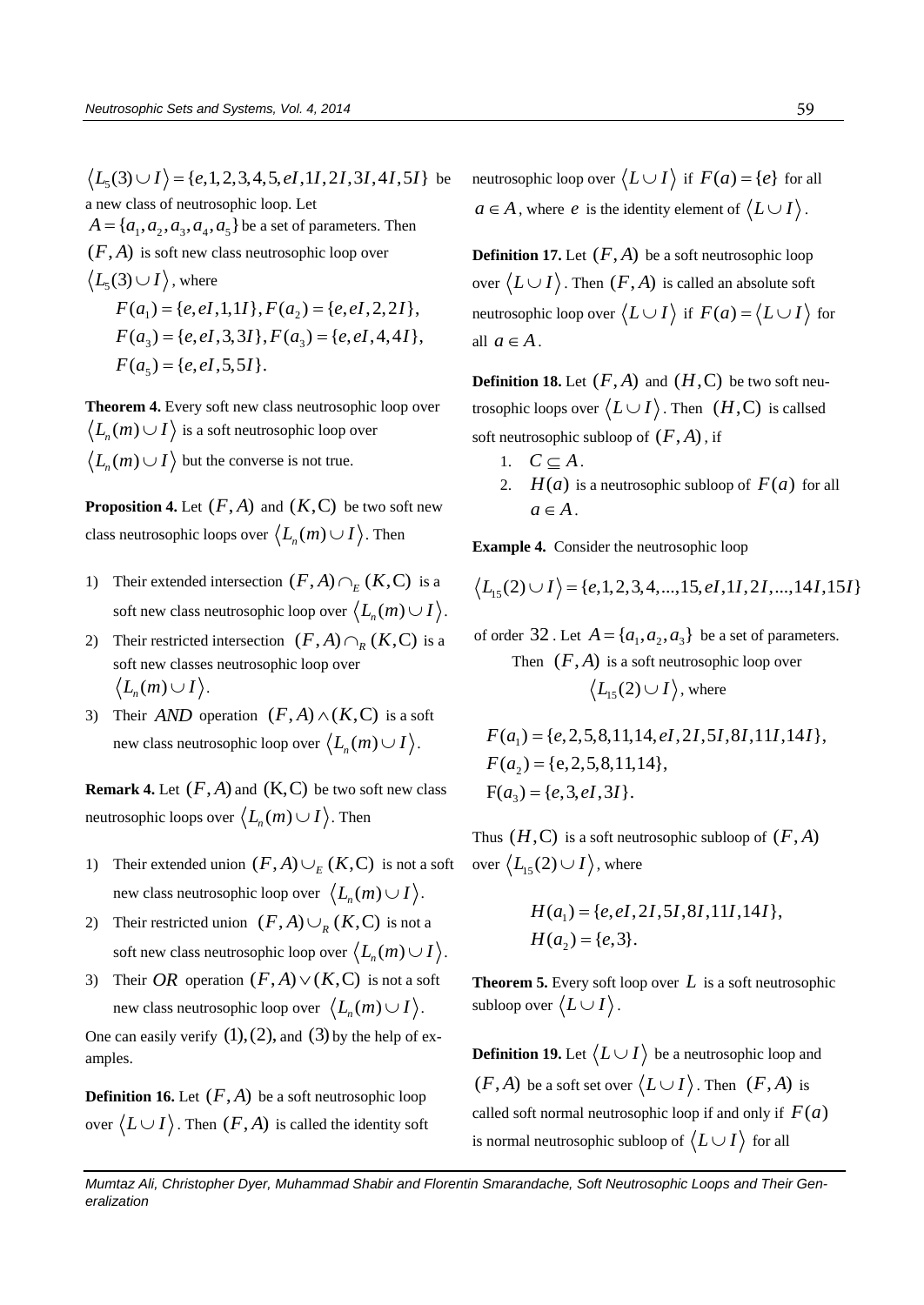$a \in A$ .

**Example 5.** Let **xample 5.** Let  $L_5(3) \cup I$   $\rangle = \{e, 1, 2, 3, 4, 5, eI, 1I, 2I, 3I, 4I, 5I\}$  be a neutrosophic loop. Let  $A = \{a_1, a_2, a_3\}$  be a set of parameters. Then clearly  $(F, A)$  is soft normal neutrosophic loop over  $\left\langle L_{5}(3) \cup I \right\rangle$ , where p over  $\langle L_5(3) \cup I \rangle$ , where<br>  $F(a_1) = \{e, eI, 1, 1I\}, F(a_2) = \{e, eI, 2, 2I\},\$ 

 $F(a_1) = \{e, eI, 1, 1I\},\ F(a_3) = \{e, eI, 3, 3I\}.$ 

**Theorem 6.** Every soft normal neutrosophic loop over  $|L \cup I\rangle$  is a soft neutrosophic loop over  $\langle L \cup I \rangle$  but the converse is not true.

**Proposition 5.** Let  $(F, A)$  and  $(K, C)$  be two soft normal neutrosophic loops over  $\langle L \cup I \rangle$ . Then

- 1. Their extended intersection  $(F, A) \cap_E (K, C)$ is a soft normal neutrosophic loop over  $\langle L \cup I \rangle$ .
- 2. Their restricted intersection  $(F, A) \cap_R (K, C)$ is a soft normal neutrosophic loop over  $\langle L \cup I \rangle$ .
- 3. Their *AND* operation  $(F, A) \wedge (K, C)$  is a soft normal neutrosophic loop over  $\langle L \cup I \rangle$ .

**Remark 5.** Let  $(F, A)$  and  $(K, C)$  be two soft normal neutrosophic loops over  $\langle L \cup I \rangle$ . Then

- 1. Their extended union  $(F, A) \cup_E (K, C)$  is not a soft normal neutrosophic loop over  $\langle L \cup I \rangle$ .
- 2. Their restricted union  $(F, A) \cup_R (K, C)$  is not a soft normal neutrosophic loop over  $\langle L \cup I \rangle$ .
- 3. Their OR operation  $(F, A) \vee (K, C)$  is not a soft normal neutrosophic loop over  $\langle L \cup I \rangle$ .

One can easily verify  $(1)$ ,  $(2)$ , and  $(3)$  by the help of examples.

**Definition 20.** Let  $\langle L \cup I \rangle$  be a neutrosophic loop and

 $(F, A)$  be a soft neutrosophic loop over  $\langle L \cup I \rangle$ . Then  $(F, A)$  is called soft Lagrange neutrosophic loop if  $F(a)$  is a Lagrange neutrosophic subloop of  $\lang{L} \cup I$ for all  $a \in A$ .

**Example 6.** In Example  $(1)$ ,  $(F, A)$  is a soft Lagrange neutrosophic loop over  $\langle L \cup I \rangle$ .

**Theorem 7.** Every soft Lagrange neutrosophic loop over  $|L \cup I\rangle$  is a soft neutrosophic loop over  $\langle L \cup I \rangle$  but the converse is not true.

**Theorem 8.** If  $\langle L \cup I \rangle$  is a Lagrange neutrosophic loop, then  $(F, A)$  over  $\langle L \cup I \rangle$  is a soft Lagrange neutrosophic loop but the converse is not true.

**Remark 6.** Let  $(F, A)$  and  $(K, C)$  be two soft Lagrange neutrosophic loops over  $\langle L \cup I \rangle$ . Then

- 1. Their extended intersection  $(F, A) \cap_E (K, C)$ is not a soft Lagrange neutrosophic loop over  $\langle L \cup I \rangle$ .
- 2. Their restricted intersection  $(F, A) \cap_R (K, C)$ is not a soft Lagrange neutrosophic loop over  $\langle L \cup I \rangle$ .
- 3. Their *AND* operation  $(F, A) \wedge (K, C)$  is not a soft Lagrange neutrosophic loop over  $\langle L \cup I \rangle$ .
- 4. Their extended union  $(F, A) \cup_E (K, C)$  is not a soft Lagrnage neutrosophic loop over  $\langle L \cup I \rangle$ .
- 5. Their restricted union  $(F, A) \cup_R (K, C)$  is not a soft Lagrange neutrosophic loop over  $\langle L \cup I \rangle$ .
- 6. Their *OR* operation  $(F, A) \vee (K, C)$  is not a soft Lagrange neutrosophic loop over  $\langle L \cup I \rangle$ .

One can easily verify  $(1), (2), (3), (4), (5)$  and  $(6)$  by the help of examples.

**Definition 21.** Let  $\langle L \cup I \rangle$  be a neutrosophic loop and

*Mumtaz Ali, Christopher Dyer, Muhammad Shabir and Florentin Smarandache, Soft Neutrosophic Loops and Their Generalization*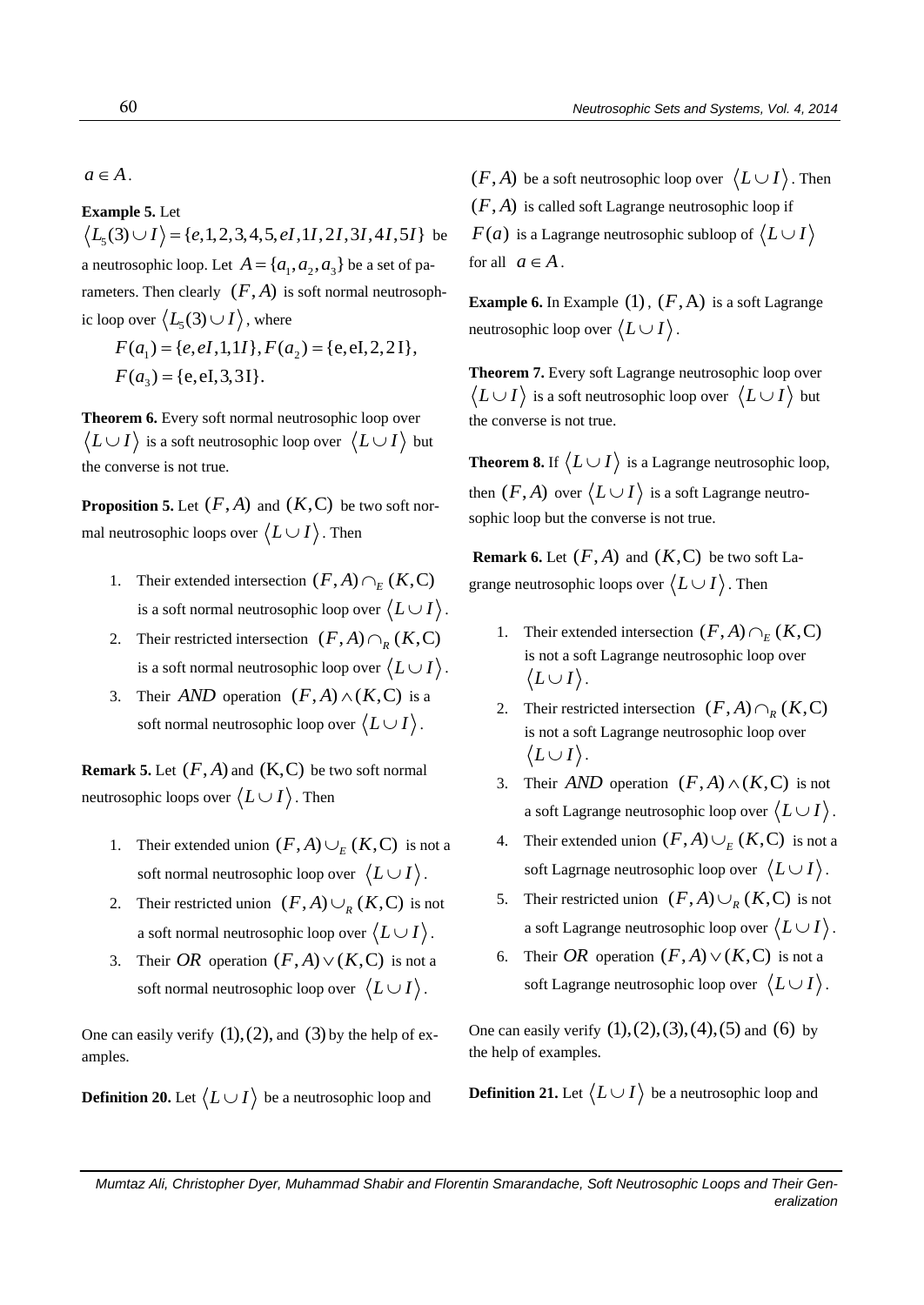$(F, A)$  be a soft neutrosophic loop over  $\langle L \cup I \rangle$ . Then  $(F, A)$  is called soft weak Lagrange neutrosophic loop if atleast one  $F(a)$  is not a Lagrange neutrosophic subloop of  $\langle L \cup I \rangle$  for some  $a \in A$ .

**Example 7.** Consider the neutrosophic loop One can eas\n
$$
\langle L_{15}(2) \cup I \rangle = \{e, 1, 2, 3, 4, \dots, 15, eI, 1I, 2I, \dots, 14I, 15I \}
$$

of order 32. Let  $A = \{a_1, a_2, a_3\}$  be a set of parameters.

Then 
$$
(F, A)
$$
 is a soft weakly Lagrange neutrosophic  
loop over  $\langle L_{15}(2) \cup I \rangle$ , where

$$
F(a_1) = \{e, 2, 5, 8, 11, 14, eI, 2I, 5I, 8I, 11I, 14I\},\
$$

$$
F(a_2) = \{e, 2, 5, 8, 11, 14\},\
$$

$$
F(a_3) = \{e, 3, eI, 3I\}.
$$

**Theorem 9.** Every soft weak Lagrange neutrosophic loop over  $\langle L \cup I \rangle$  is a soft neutrosophic loop over  $\langle L \cup I \rangle$ but the converse is not true.

**Theorem 10.** If  $\langle L \cup I \rangle$  is weak Lagrange neutrosophic loop, then  $(F, A)$  over  $\langle L \cup I \rangle$  is also soft weak Lagrange neutrosophic loop but the converse is not true.

**Remark 7.** Let  $(F, A)$  and  $(K, C)$  be two soft weak Lagrange neutrosophic loops over  $\langle L \cup I \rangle$  . Then

- 1. Their extended intersection  $(F, A) \cap_E (K, C)$ is not a soft weak Lagrange neutrosophic loop over  $\langle L \cup I \rangle$  .
- 2. Their restricted intersection  $(F, A) \cap_R (K, C)$ is not a soft weak Lagrange neutrosophic loop over  $\langle L \cup I \rangle$ .
- 3. Their *AND* operation  $(F, A) \wedge (K, C)$  is not a soft weak Lagrange neutrosophic loop over  $\langle L \cup I \rangle$ .
- 4. Their extended union  $(F, A) \cup_E (K, C)$  is not a soft weak Lagrnage neutrosophic loop over  $\langle L \cup I \rangle$ .
- 5. Their restricted union  $(F, A) \cup_R (K, C)$  is not

a soft weak Lagrange neutrosophic loop over  $\langle L \cup I \rangle$ .

6. Their *OR* operation  $(F, A) \vee (K, C)$  is not a soft weak Lagrange neutrosophic loop over  $\langle L \cup I \rangle$ .

One can easily verify  $(1), (2), (3), (4), (5)$  and  $(6)$  by examples.

**Definition 22.** Let  $\langle L \cup I \rangle$  be a neutrosophic loop and  $(F, A)$  be a soft neutrosophic loop over  $\langle L \cup I \rangle$ . Then  $(F, A)$  is called soft Lagrange free neutrosophic loop if  $F(a)$  is not a lagrange neutrosophic subloop of  $\langle L \cup R \rangle$ for all  $a \in A$ .

**Theorem 11.** Every soft Lagrange free neutrosophic loop over  $\langle L \cup I \rangle$  is a soft neutrosophic loop over  $\langle L \cup I \rangle$ but the converse is not true.

**Theorem 12.** If  $\langle L \cup I \rangle$  is a Lagrange free neutrosophic loop, then  $(F, A)$  over  $\langle L \cup I \rangle$  is also a soft Lagrange free neutrosophic loop but the converse is not true.

**Remark 8.** Let  $(F, A)$  and  $(K, C)$  be two soft Lagrange free neutrosophic loops over  $\langle L \cup I \rangle$ . Then

- 1. Their extended intersection  $(F, A) \cap_E (K, C)$ is not a soft Lagrange soft neutrosophic loop over  $\langle L \cup I \rangle$ .
- 2. Their restricted intersection  $(F, A) \cap_R (K, C)$ is not a soft Lagrange soft neutrosophic loop over  $\langle L \cup I \rangle$ .
- 3. Their *AND* operation  $(F, A) \wedge (K, C)$  is not a soft Lagrange free neutrosophic loop over  $\langle L \cup I \rangle$ .
- 4. Their extended union  $(F, A) \cup_E (K, C)$  is not a soft Lagrnage soft neutrosophic loop over  $\langle L \cup I \rangle$ .
- 5. Their restricted union  $(F, A) \cup_R (K, C)$  is not a soft Lagrange free neutrosophic loop over  $\langle L \cup I \rangle$ .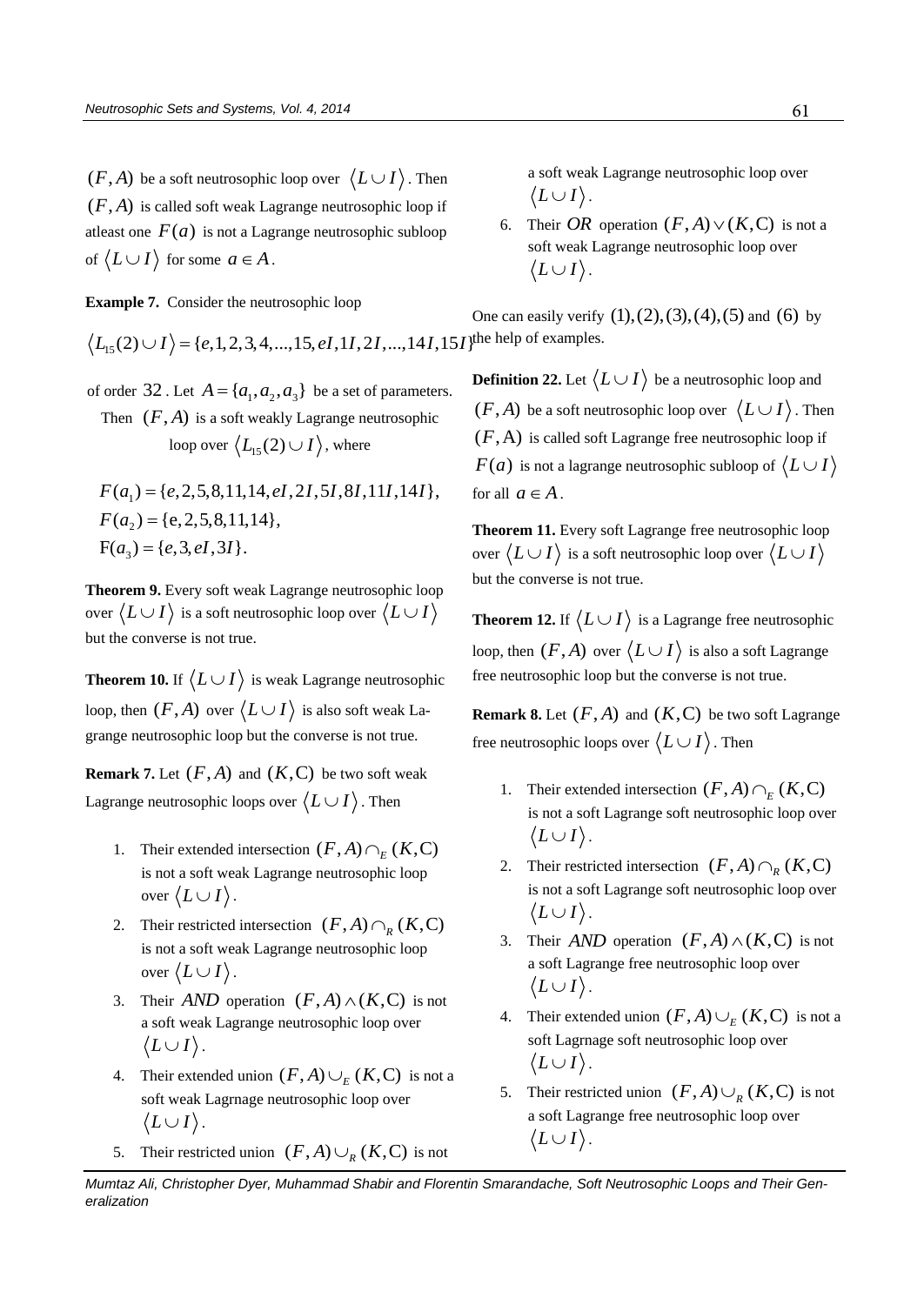6. Their *OR* operation  $(F, A) \vee (K, C)$  is not a soft Lagrange free neutrosophic loop over  $\langle L \cup I \rangle$ .

One can easily verify  $(1), (2), (3), (4), (5)$  and  $(6)$  by the help of examples.

## **4 Soft Neutrosophic Strong Loop**

**Definition 23.** Let  $\langle L \cup I \rangle$  be a neutrosophic loop and  $(F, A)$  be a soft set over  $\langle L \cup I \rangle$ . Then  $(F, A)$  is called soft neutrosophic strong loop if and only if  $F(a)$  is a strong neutrosophic subloop of  $\langle L \cup I \rangle$  for all  $a \in A$ .

**Proposition 6.** Let  $(F, A)$  and  $(K, C)$  be two soft neutrosophic strong loops over  $\langle L \cup I \rangle$ . Then

- 1. Their extended intersection  $(F, A) \cap_E (K, C)$ is a soft neutrosophic strong loop over  $\langle L \cup I \rangle$ .
- 2. Their restricted intersection  $(F, A) \cap_R (K, C)$ is a soft neutrosophic strong loop over  $\langle L \cup I \rangle$ .
- 3. Their *AND* operation  $(F, A) \wedge (K, C)$  is a soft neutrosophic strong loop over  $\langle L \cup I \rangle$ .

**Remark 9.** Let  $(F, A)$  and  $(K, C)$  be two soft neutrosophic strong loops over  $\langle L \cup I \rangle$  . Then

- 1. Their extended union  $(F, A) \cup_E (K, C)$  is not a soft neutrosophic strong loop over  $\langle L \cup I \rangle$ .
- 2. Their restricted union  $(F, A) \cup_R (K, C)$  is not a soft neutrosophic strong loop over  $\langle L \cup I \rangle$ .
- 3. Their OR operation  $(F, A) \vee (K, C)$  is not a soft neutrosophic strong loop over  $\langle L \cup I \rangle$ .

One can easily verify  $(1)$ ,  $(2)$ , and  $(3)$  by the help of examples.

**Definition 24.** Let  $(F, A)$  and  $(H, C)$  be two soft neutrosophic strong loops over  $\langle L \cup I \rangle$ . Then  $(H, C)$  is

called soft neutrosophic strong subloop of  $(F, A)$ , if

- 1.  $C \subseteq A$ .
- 2.  $H(a)$  is a neutrosophic strong subloop of  $F(a)$ for all  $a \in A$ .

**Definition 25.** Let  $\langle L \cup I \rangle$  be a neutrosophic strong loop and  $(F, A)$  be a soft neutrosophic loop over  $\langle L \cup I \rangle$ . Then  $(F, A)$  is called soft Lagrange neutrosophic strong loop if  $F(a)$  is a Lagrange neutrosophic strong subloop of  $\langle L \cup I \rangle$  for all  $a \in A$ .

**Theorem 13.** Every soft Lagrange neutrosophic strong loop over  $\langle L \cup I \rangle$  is a soft neutrosophic loop over  $|L \cup I\rangle$  but the converse is not true.

**Theorem 14.** If  $\langle L \cup I \rangle$  is a Lagrange neutrosophic strong loop, then  $(F, A)$  over  $\langle L \cup I \rangle$  is a soft Lagrange neutrosophic loop but the converse is not true.

**Remark 10.** Let  $(F, A)$  and  $(K, C)$  be two soft Lagrange neutrosophic strong loops over  $\langle L \cup I \rangle$ . Then

- 1. Their extended intersection  $(F, A) \cap_E (K, C)$ is not a soft Lagrange neutrosophic strong loop over  $\langle L \cup I \rangle$ .
- 2. Their restricted intersection  $(F, A) \cap_R (K, C)$ is not a soft Lagrange strong neutrosophic loop over  $\langle L \cup I \rangle$ .
- 3. Their *AND* operation  $(F, A) \wedge (K, C)$  is not a soft Lagrange neutrosophic strong loop over  $\langle L \cup I \rangle$ .
- 4. Their extended union  $(F, A) \cup_E (K, C)$  is not a soft Lagrnage neutrosophic strong loop over  $\langle L \cup I \rangle$ .
- 5. Their restricted union  $(F, A) \cup_R (K, C)$  is not a soft Lagrange neutrosophic strong loop over  $\langle L \cup I \rangle$ .
- 6. Their *OR* operation  $(F, A) \vee (K, C)$  is not a soft Lagrange neutrosophic strong loop over

*Mumtaz Ali, Christopher Dyer, Muhammad Shabir and Florentin Smarandache, Soft Neutrosophic Loops and Their Generalization*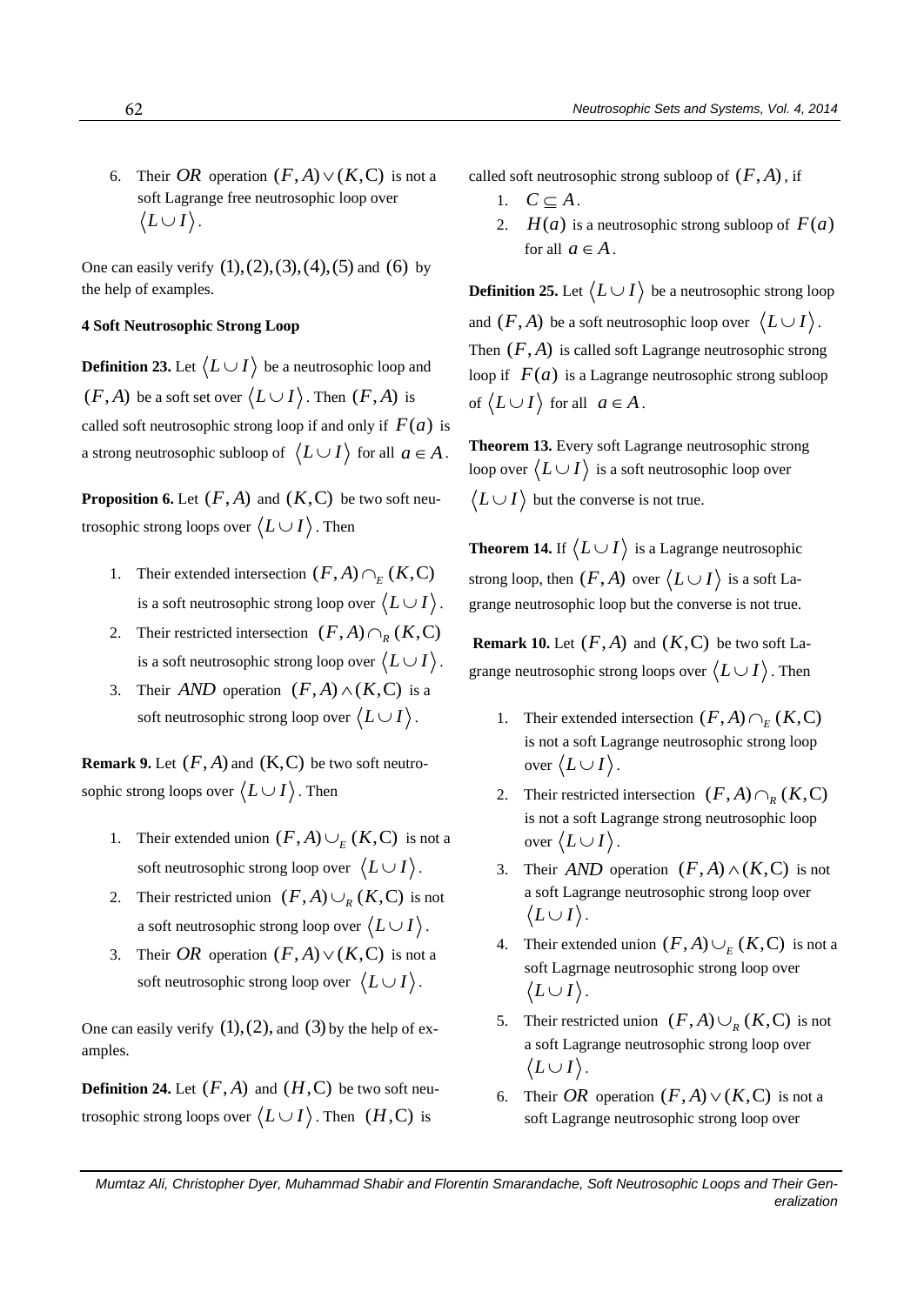$\langle L \cup I \rangle$ .

One can easily verify  $(1), (2), (3), (4), (5)$  and  $(6)$  by the help of examples.

**Definition 26.** Let  $\langle L \cup I \rangle$  be a neutrosophic strong loop and  $(F, A)$  be a soft neutrosophic loop over  $L\!\cup\!I\rangle$  . Then  $(F,A)$  is called soft weak Lagrange neutrosophic strong loop if atleast one  $F(a)$  is not a Lagrange neutrosophic strong subloop of  $\langle L \cup I \rangle$  for some  $a \in A$ .

**Theorem 15.** Every soft weak Lagrange neutrosophic strong loop over  $\langle L \cup I \rangle$  is a soft neutrosophic loop over  $L \cup I$  but the converse is not true.

**Theorem 16.** If  $\langle L \cup I \rangle$  is weak Lagrange neutrosophic strong loop, then  $(F, A)$  over  $\langle L \cup I \rangle$  is also soft weak Lagrange neutrosophic strong loop but the converse is not true.

**Remark 11.** Let  $(F, A)$  and  $(K, C)$  be two soft weak Lagrange neutrosophic strong loops over  $\langle L \cup I \rangle$ . Then

- 1. Their extended intersection  $(F, A) \cap_E (K, C)$ is not a soft weak Lagrange neutrosophic strong loop over  $\langle L \cup I \rangle$  .
- 2. Their restricted intersection  $(F, A) \cap_R (K, C)$ is not a soft weak Lagrange neutrosophic strong loop over  $\langle L \cup I \rangle$  .
- 3. Their *AND* operation  $(F, A) \wedge (K, C)$  is not a soft weak Lagrange neutrosophic strong loop over  $\langle L \cup I \rangle$ .
- 4. Their extended union  $(F, A) \cup_E (K, C)$  is not a soft weak Lagrnage neutrosophic strong loop over  $\langle L \cup I \rangle$ .
- 5. Their restricted union  $(F, A) \cup_R (K, C)$  is not a soft weak Lagrange neutrosophic strong loop over  $\langle L \cup I \rangle$  .
- 6. Their *OR* operation  $(F, A) \vee (K, C)$  is not a soft weak Lagrange neutrosophic strong loop over

 $\langle L \cup I \rangle$ .

One can easily verify  $(1), (2), (3), (4), (5)$  and  $(6)$  by the help of examples.

**Definition 27.** Let  $\langle L \cup I \rangle$  be a neutrosophic strong loop and  $(F, A)$  be a soft neutrosophic loop over  $|L \cup I\rangle$  . Then  $(F, A)$  is called soft Lagrange free neutrosophic strong loop if  $F(a)$  is not a lagrange neutrosophic strong subloop of  $\langle L \cup I \rangle$  for all  $a \in A$ .

**Theorem 17.** Every soft Lagrange free neutrosophic strong loop over  $\langle L \cup I \rangle$  is a soft neutrosophic loop over  $|L \cup I\rangle$  but the converse is not true.

**Theorem 18.** If  $\langle L \cup I \rangle$  is a Lagrange free neutrosophic strong loop, then  $(F, A)$  over  $\langle L \cup I \rangle$  is also a soft Lagrange free neutrosophic strong loop but the converse is not true.

**Remark 12.** Let  $(F, A)$  and  $(K, C)$  be two soft Lagrange free neutrosophic strong loops over  $\langle L \cup I \rangle$ . Then

- 1. Their extended intersection  $(F, A) \cap_E (K, C)$ is not a soft Lagrange free neutrosophic strong loop over  $\langle L \cup I \rangle$  .
- 2. Their restricted intersection  $(F, A) \cap_R (K, C)$ is not a soft Lagrange free neutrosophic strong loop over  $\langle L \cup I \rangle$  .
- 3. Their *AND* operation  $(F, A) \wedge (K, C)$  is not a soft Lagrange free neutrosophic strong loop over  $\langle L \cup I \rangle$  .
- 4. Their extended union  $(F, A) \cup_{E} (K, C)$  is not a soft Lagrnage free strong neutrosophic strong loop over  $\langle L \cup I \rangle$  .
- 5. Their restricted union  $(F, A) \cup_R (K, C)$  is not a soft Lagrange free neutrosophic loop over  $\langle L \cup I \rangle$ .
- 6. Their *OR* operation  $(F, A) \vee (K, C)$  is not a soft Lagrange free neutrosophic strong loop over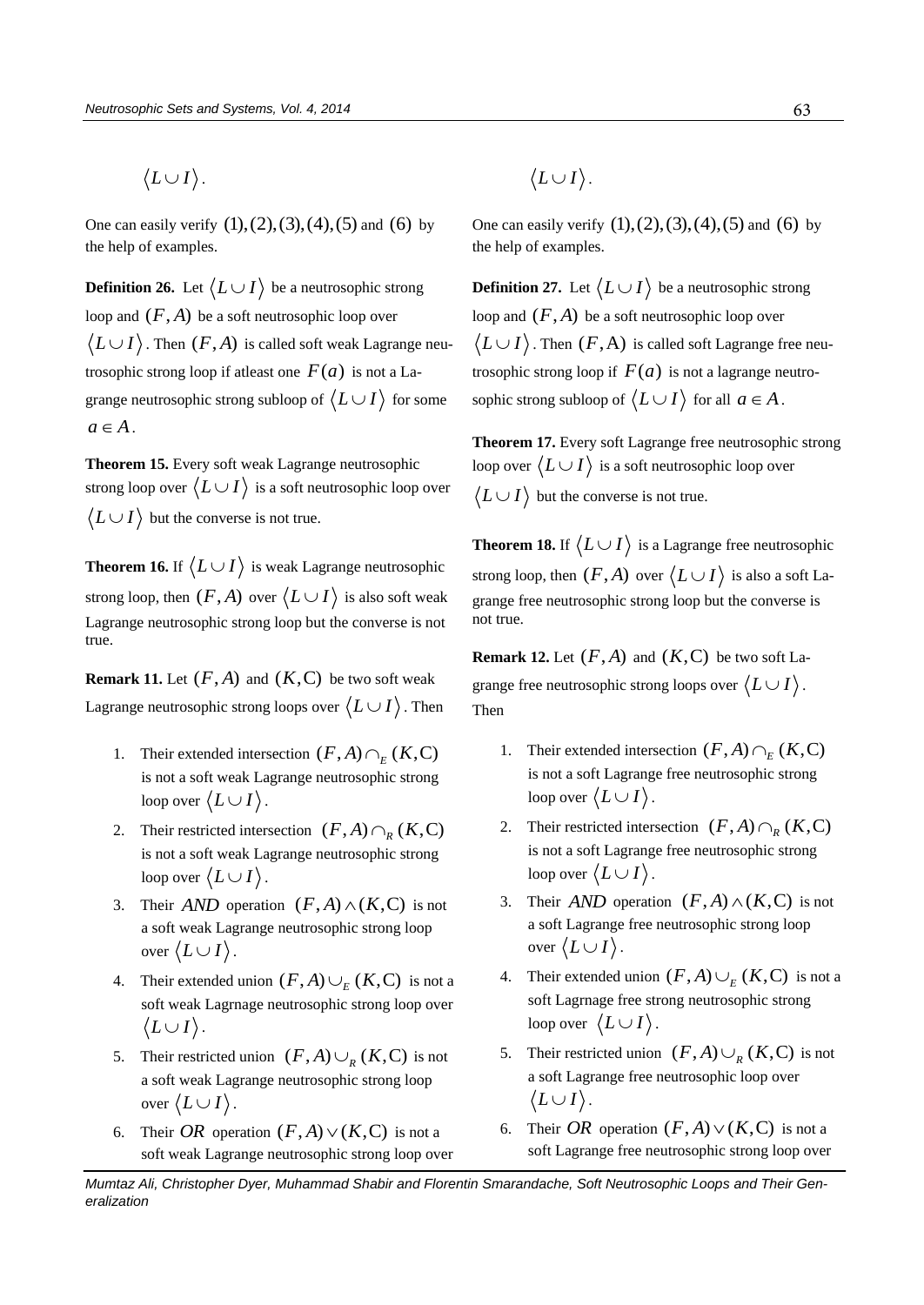$\langle L \cup I \rangle$ .

One can easily verify  $(1), (2), (3), (4), (5)$  and  $(6)$  by the help of examples.

# **Soft Neutrosophic Biloop**

**Definition 27.** Let  $(\langle B \cup I \rangle, *_1, *_2)$  be a neutrosophic biloop and  $(F, A)$  be a soft set over  $\left(\langle B \cup I \rangle, *, *, *_{2}\right)$ . Then  $(F, A)$  is called soft neutrosophic biloop if and only if  $F(a)$  is a neutrosophic subbiloop of  $({\langle B \cup I \rangle}, *_1, *_2)$  for all  $a \in A$ .

# **Example 8.** Let

 $({\langle B \cup I \rangle}, *, *, *) = ({e, 1, 2, 3, 4, 5, eI, 1I, 2I, 3I, 4I, 5I} \cup {\{}$ be a neutrosophic biloop. Let  $A = \{a_1, a_2\}$  be a set of parameters. Then  $(F, A)$  is clearly soft neutrosophic biloop over  $(\big\langle B\cup I \big\rangle, *_1, *_2)$  , where

$$
F(a_1) = \{e, 2, eI, 2I\} \cup \{g^2, g^4, e\},
$$
  

$$
F(a_2) = \{e, 3, eI, 3I\} \cup \{g^3, e\}.
$$

**Theorem 19.** Let  $(F, A)$  and  $(H, A)$  be two soft neutrosophic biloops over  $(\big< B\cup I\big> , *_1, *_2)$  . Then their intersection  $(F, A) \cap (H, A)$  is again a soft neutrosophic biloop over  $(\langle B \cup I \rangle, *, *,_2)$ .

**Proof.** Straightforward.

**Theorem 20.** Let  $(F, A)$  and  $(H, C)$  be two soft neutrosophic biloops over  $({\langle B \cup I \rangle}, *_1, *_2)$  such that  $A \cap C = \phi$ . Then their union is soft neutrosophic biloop over  $({\langle B \cup I \rangle}, *_1, *_2)$ .

**Proof.** Straightforward.

**Proposition 7.** Let  $(F, A)$  and  $(K, C)$  be two soft neutrosophic biloops over  $(\big\langle B\cup I\big\rangle,*_{_1},*_{_2})$  . Then

1. Their extended intersection  $(F, A) \cap_E (K, C)$ 

is a soft neutrosophic biloop over  $(\langle B \cup I \rangle, *, *, *$ <sub>2</sub>).

- 2. Their restricted intersection  $(F, A) \cap_R (K, C)$ is a soft neutrosophic biloop over  $(\langle B \cup I \rangle, *, *, \rangle)$ .
- 3. Their *AND* operation  $(F, A) \wedge (K, C)$  is a soft neutrosophic biloop over  $({\langle B \cup I \rangle}, *_1, *_2)$ .

**Remark 13.** Let  $(F, A)$  and  $(K, C)$  be two soft neutrosophic biloops over  $({\langle B \cup I \rangle}, *_1, *_2)$ . Then

1. Their extended union  $(F, A) \cup_{E} (K, C)$  is not a soft neutrosophic biloop over  $\left(\langle B \cup I \rangle, *, *, *_{2}\right)$ .

$$
\mathfrak{L}:\mathfrak{L}^6\overline{\text{Thefl}}\text{-}{\text{restricted union }}(F,A)\cup_R (K,C) \text{ is not a soft neutrosophic biloop over }\left(\langle B\cup I\rangle,\ast_1,\ast_2\right).
$$

3. Their OR operation  $(F, A) \vee (K, C)$  is not a soft neutrosophic biloop over  $(\langle B \cup I \rangle, *, *,)_2$ ).

One can easily verify  $(1)$ ,  $(2)$ , and  $(3)$  by the help of examples.

**Definition 28.** Let  $B = (\langle L_n(m) \cup I \rangle \cup B_2, *, *, *_2)$  be a new class neutrosophic biloop and  $(F, A)$  be a soft set over  $B = (\langle L_n(m) \cup I \rangle \cup B_2, *, *, *_2)$ . Then  $B = (\langle L_n(m) \cup I \rangle \cup B_2, *_{1}, *_{2})$  is called soft new class neutrosophic subbiloop if and only if  $F(a)$  is a neutrosophic subbiloop of  $B = (\langle L_n(m) \cup I \rangle \cup B_2, *, *, *_2)$ for all  $a \in A$ .

**Example 9.** Let  $B = (B_1 \cup B_2, \ast_1, \ast_2)$  be a new class neutrosophic biloop, where  $B_1 = \langle L_5(3) \cup I \rangle = \{e, 1, 2, 3, 4, 5, eI, 2I, 3I, 4I, 5I\}$ be a new class of neutrosophic loop and  $B_2 = \{g : g^{12} = e\}$  is a group.  $\{e, eI, 1, 1I\} \cup \{1, g^6\},\$  $\{e, el, 2, 2I\} \cup \{1, g^2, g^4, g^6, g^8, g^{10}\},\$  $\{e, eI, 3, 3I\} \cup \{1, g^3, g^6, g^9\},\$ 

*Mumtaz Ali, Christopher Dyer, Muhammad Shabir and Florentin Smarandache, Soft Neutrosophic Loops and Their Generalization*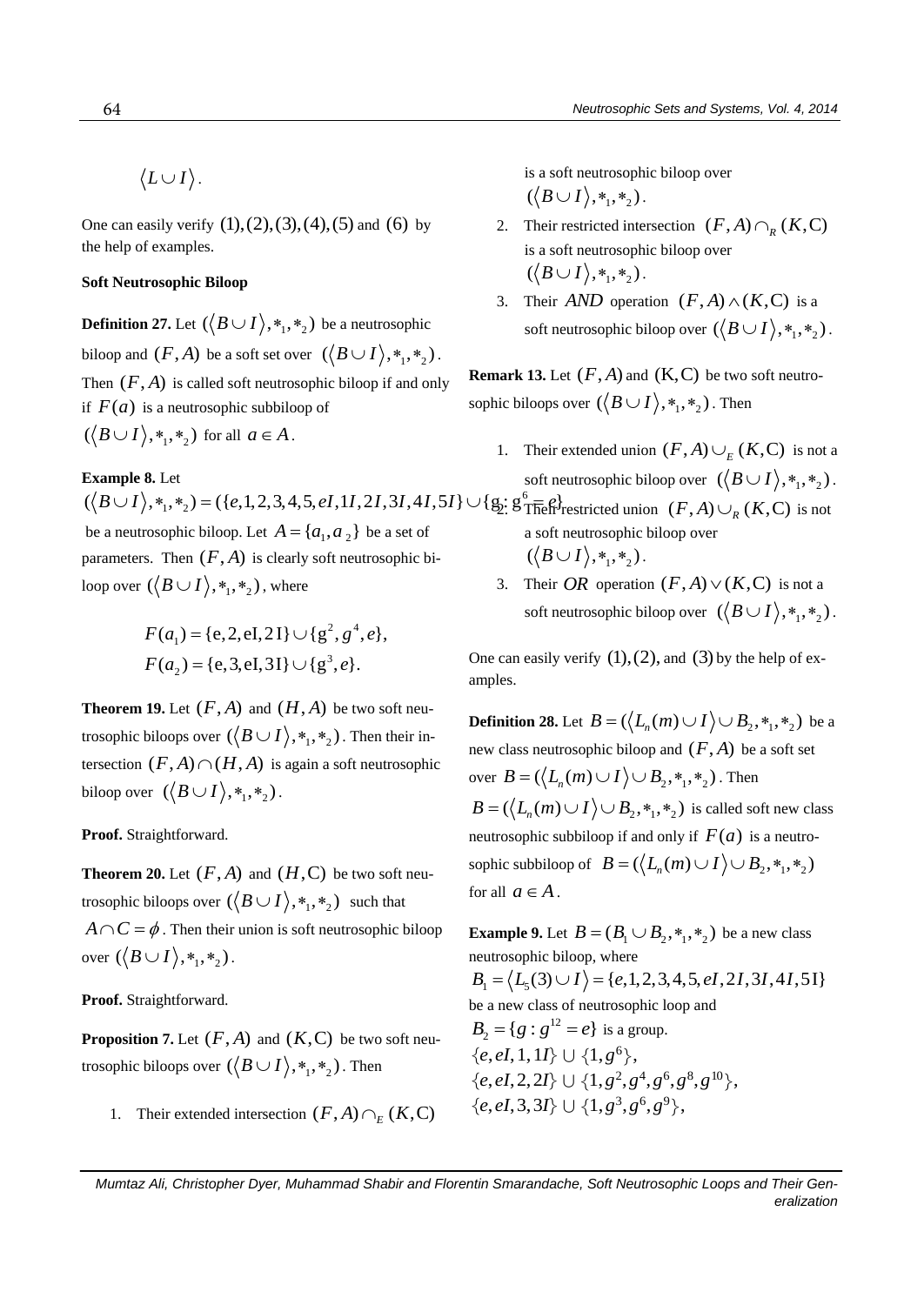$\{e, eI, 4, 4I\} \cup \{1, g^4, g^8\}$  are neutrosophic subloops of  $B$ . Let  $A = \{a_1, a_2, a_3, a_4\}$  be a set of parameters. Then  $(F, A)$  is soft new class neutrosophic biloop over *B* , where  $=\{e, eI, 1, 1I\} \cup \{e, g^e\}$ 

where  
\n
$$
F(a_1) = \{e, eI, 1, 1I\} \cup \{e, g^6\},
$$
\n
$$
F(a_2) = \{e, eI, 2, 2I\} \cup \{e, g^2, g^4, g^6, g^8, g^{10}\},
$$
\n
$$
F(a_3) = \{e, eI, 3, 3I\} \cup \{e, g^3, g^6, g^6\},
$$
\n
$$
F(a_4) = \{e, eI, 4, 4I\} \cup \{e, g^4, g^8\}.
$$

**Theorem 21.** Every soft new class neutrosophic biloop **Theorem 21.** Every soft new class neutrosophic biloop<br>over  $B = (\langle L_n(m) \cup I \rangle \cup B_2, *, *, *_2)$  is trivially a soft neutrosophic biloop over but the converse is not true.

**Proposition 8.** Let  $(F, A)$  and  $(K, C)$  be two soft new class neutrosophic biloops over riass neutrosophic biloops over<br> $B = (\langle L_n(m) \cup I \rangle \cup B_2, *_{1}, *_{2})$ . Then

- 1. Their extended intersection  $(F, A) \cap_E (K, C)$ is a soft new class neutrosophic biloop over s a sort new class neutrosophic biloc<br>  $B = (\langle L_n(m) \cup I \rangle \cup B_2, *, *, *_2)$ .
- 2. Their restricted intersection  $(F, A) \cap_R (K, C)$ is a soft new class neutrosophic biloop over s a sort new class neutrosophic bilod<br> $B = (\langle L_n(m) \cup I \rangle \cup B_2, *, *, *_2)$ .
- 3. Their *AND* operation  $(F, A) \wedge (K, C)$  is a soft new class neutrosophic biloop over Fort new class neutrosophic biloop ov<br>  $B = (\langle L_n(m) \cup I \rangle \cup B_2, *, *, *_2)$ .

**Remark 14.** Let  $(F, A)$  and  $(K, C)$  be two soft new class neutrosophic biloops over riass neutrosophic biloops over<br> $B = (\langle L_n(m) \cup I \rangle \cup B_2, *_{1}, *_{2})$ . Then

- - 1. Their extended union  $(F, A) \cup_E (K, C)$  is not a soft new class neutrosophic biloop over Soft new class neutrosophic biloop ov<br>  $B = (\langle L_n(m) \cup I \rangle \cup B_2, *, *, *_2)$ .
	- 2. Their restricted union  $(F, A) \cup_R (K, C)$  is not a soft new class neutrosophic biloop over  $B = (\langle L_n(m) \cup I \rangle \cup B_2, *, *, *_2).$
	- 3. Their OR operation  $(F, A) \vee (K, C)$  is not a soft new class neutrosophic biloop over Fort new class neutrosophic biloop over<br> $B = (\langle L_n(m) \cup I \rangle \cup B_2, *, *, *_2)$ .

One can easily verify  $(1)$ ,  $(2)$ , and  $(3)$  by the help of examples.

**Definition 29.** Let  $(F, A)$  be a soft neutrosophic biloop over  $B = (\langle B_1 \cup I \rangle \cup B_2, *_{1}, *_{2})$ . Then  $(F, A)$  is called the identity soft neutrosophic biloop over  $B = (\langle B_1 \cup I \rangle \cup B_2, *_{1}, *_{2})$  if  $F(a) = \{e_1, e_2\}$  for all  $a \in A$ , where  $e_1, e_2$  are the identities of  $B = (\langle B_1 \cup I \rangle \cup B_2, *, *,*)$  respectively.

**Definition 30.** Let  $(F, A)$  be a soft neutrosophic biloop over  $B = (\langle B_1 \cup I \rangle \cup B_2, \ast_1, \ast_2)$ . Then  $(F, A)$  is called an absolute-soft neutrosophic biloop over  $B = (\langle B_1 \cup I \rangle \cup B_2, \ast_1, \ast_2)$  if  $F(a) = (\langle B_1 \cup I \rangle \cup B_2, *_{1}, *_{2})$  for all  $a \in A$ .

**Definition 31.** Let  $(F, A)$  and  $(H, C)$  be two soft neutrosophic biloops over  $B = (\langle B_1 \cup I \rangle \cup B_2, \ast_1, \ast_2)$ . Then  $(H, C)$  is called soft neutrosophic subbiloop of  $(F, A)$ , if

- 1.  $C \subseteq A$ .
- 2.  $H(a)$  is a neutrosophic subbiloop of  $F(a)$  for all  $a \in A$ .

**Example 10.** Let  $B = (B_1 \cup B_2, *, *,*)_2)$  be a neutrosophic biloop, where  $B_1 = \langle L_5(3) \cup I \rangle = \{e, 1, 2, 3, 4, 5, eI, 2I, 3I, 4I, 5I\}$ 

be a new class of neutrosophic loop and  $B_2 = \{ g : g^{12} = e \}$  is a group. Let  $A = \{ a_1, a_2, a_3, a_4 \}$ be a set of parameters. Then  $(F, A)$  is soft neutrosophic biloop over  $B$ , where

$$
F(a_1) = \{e, eI, 1, 1I\} \cup \{e, g^6\},
$$
  
\n
$$
F(a_2) = \{e, eI, 2, 2I\} \cup \{e, g^2, g^4, g^6, g^8, g^{10}\},
$$
  
\n
$$
F(a_3) = \{e, eI, 3, 3I\} \cup \{e, g^3, g^6, g^6\},
$$
  
\n
$$
F(a_4) = \{e, eI, 4, 4I\} \cup \{e, g^4, g^8\}.
$$

Then  $(H, C)$  is soft neutrosophic subbiloop of  $(F, A)$ , where

*Mumtaz Ali, Christopher Dyer, Muhammad Shabir and Florentin Smarandache, Soft Neutrosophic Loops and Their Generalization*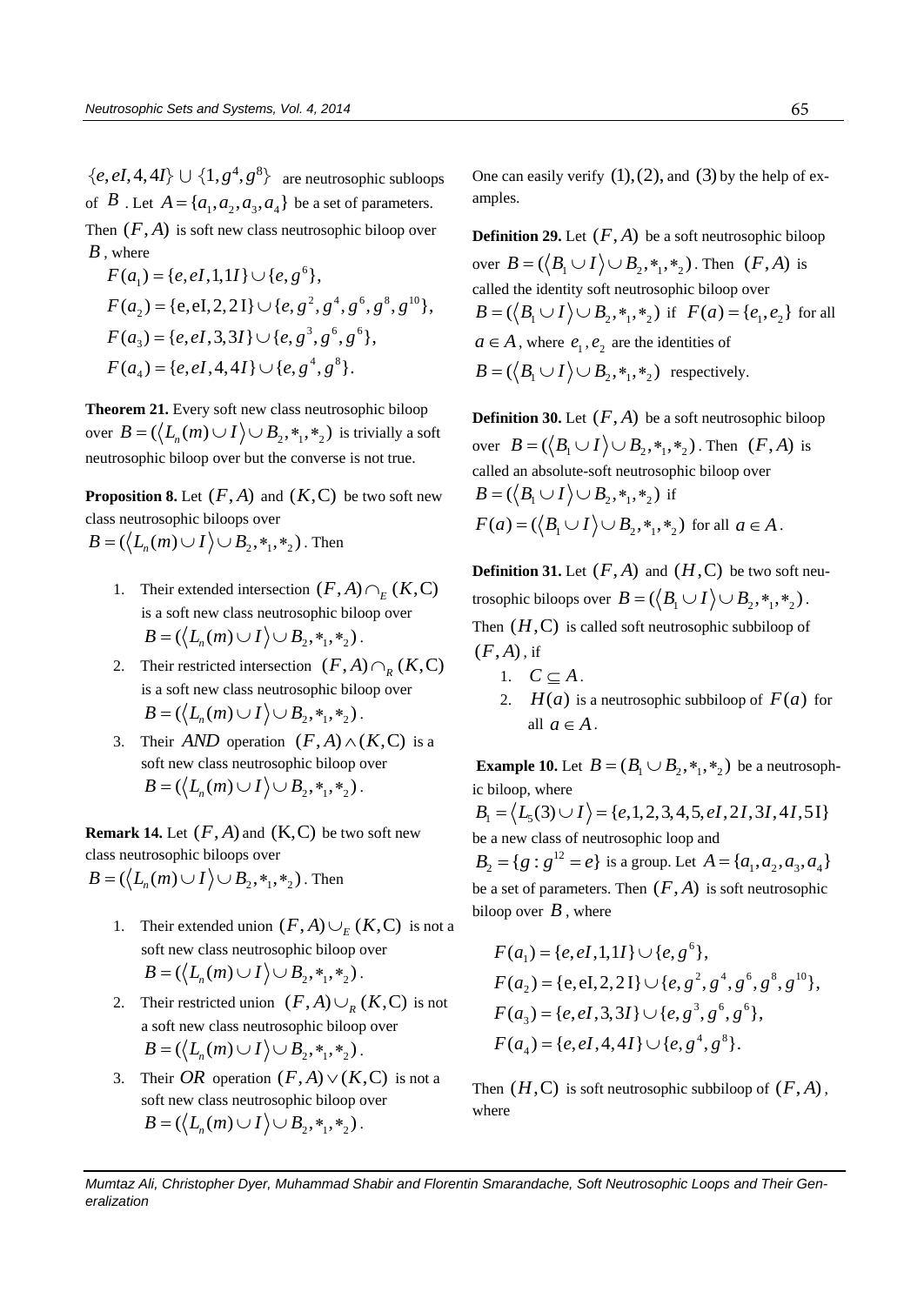$$
H(a_1) = \{e, 2) \cup \{e, g^2\},\
$$
  

$$
H(a_2) = \{e, eI, 3, 3I\} \cup \{e, g^6\}.
$$

**Definition 32.** Let  $(\langle B \cup I \rangle, *_1, *_2)$  be a neutrosophic biloop and  $(F, A)$  be a soft set over  $\left( \langle B \cup I \rangle, *, *, *_2 \right)$ . Then  $(F, A)$  is called soft Lagrange neutrosophic biloop if and only if  $F(a)$  is Lagrange neutrosophic subbiloop of  $(\langle B \cup I \rangle, *_1, *_2)$  for all  $a \in A$ .

**Example 11.** Let  $B = (B_1 \cup B_2, \ast_1, \ast_2)$  be a neutrosophic biloop of order 20, where  $B_1 = \langle L_5(3) \cup I \rangle$  and  $B_2 = \{g : g^8 = e\}$ . Then clearly  $(F, A)$  is a soft Lagrange soft neutrosophic biloop over  $(\langle B \cup I \rangle, *_1, *_2)$ , where and a state

$$
F(a_1) = \{e, eI, 2, 2I\} \cup \{e\},
$$
  
F(a<sub>2</sub>) = \{e, eI, 3, 3I\} \cup \{e\}.

**Theorem 22.** Every soft Lagrange neutrosophic biloop over  $B = (\langle B_1 \cup I \rangle \cup B_2, *, *, *_2)$  is a soft neutrosophic biloop but the converse is not true.

**Remark 15.** Let  $(F, A)$  and  $(K, C)$  be two soft Lagrange neutrosophic biloops over  $B = (\langle B_1 \cup I \rangle \cup B_2, \ast_1, \ast_2)$ . Then

- 1. Their extended intersection  $(F, A) \cap_E (K, C)$ is not a soft Lagrange neutrosophic biloop over  $B = (\langle B_1 \cup I \rangle \cup B_2, \ast_1, \ast_2).$
- 2. Their restricted intersection  $(F, A) \cap_R (K, C)$ is not a soft Lagrange neutrosophic biloop over  $B = (\langle B_1 \cup I \rangle \cup B_2, \ast_1, \ast_2).$
- 3. Their *AND* operation  $(F, A) \wedge (K, C)$  is not a soft Lagrange neutrosophic biloop over  $B = (\langle B_1 \cup I \rangle \cup B_2, *, *, *_{\Sigma} ).$
- 4. Their extended union  $(F, A) \cup_{E} (K, C)$  is not a soft Lagrnage neutrosophic biloop over  $B = (\langle B_1 \cup I \rangle \cup B_2, \ast_1, \ast_2).$
- 5. Their restricted union  $(F, A) \cup_R (K, C)$  is not a soft Lagrange neutrosophic biloop over

 $B = (\langle B_1 \cup I \rangle \cup B_2, *, *, *_{2})$ .

6. Their *OR* operation  $(F, A) \vee (K, C)$  is not a soft Lagrange neutrosophic biloop over  $B = (\langle B_1 \cup I \rangle \cup B_2, \ast_1, \ast_2).$ 

One can easily verify  $(1), (2), (3), (4), (5)$  and  $(6)$  by the help of examples.

**Definition 33.** Let  $(\langle B \cup I \rangle, *, *,)_2)$  be a neutrosophic biloop and  $(F, A)$  be a soft set over  $\left(\langle B \cup I \rangle, *, *, *_2\right)$ . Then  $(F, A)$  is called soft weakly Lagrange neutrosophic biloop if atleast one  $F(a)$  is not a Lagrange neutrosophic subbiloop of  $({\langle B \cup I \rangle}, *_1, *_2)$  for some  $a \in A$ .

<sup>2</sup> **f**,  $\mathbf{B} = ((B_1 \cup I) \cup B_1, \mathbf{a}_1, \mathbf{a}_2)$ <br>  $\mathbf{U}(\mathbf{c}, \mathbf{g}^{(k)})$ , **f c**. Their *OR* operation (*F*, A)  $\vee$ (*K*, C) is not a<br>
be a neutrosophic ion for a parameterion (*F*, A)  $\vee$ (*K*, C) is not a<br>  $B = ((B_1 \$ **Example 12.** Let  $B = (B_1 \cup B_2, \ast_1, \ast_2)$  be a neutrosophic biloop of order 20, where  $B_1 = \langle L_5(3) \cup I \rangle$  and  $B_2 = \{g : g^8 = e\}$ . Then clearly  $(F, A)$  is a soft weakly Lagrange neutrosophic biloop over  $(\langle B \cup I \rangle, *_1, *_2)$ , where

$$
F(a_1) = \{e, eI, 2, 2I\} \cup \{e\},
$$
  
 
$$
F(a_2) = \{e, eI, 3, 3I\} \cup \{e, g^4\}.
$$

**Theorem 23.** Every soft weakly Lagrange neutrosophic biloop over  $B = (\langle B_1 \cup I \rangle \cup B_2, *_{1}, *_{2})$  is a soft neutrosophic biloop but the converse is not true.

**Theorem 24.** If  $B = (\langle B_1 \cup I \rangle \cup B_2, \ast_1, \ast_2)$  is a weakly Lagrange neutrosophic biloop, then  $(F, A)$  over  $B$  is also soft weakly Lagrange neutrosophic biloop but the converse is not holds.

**Remark 16.** Let  $(F, A)$  and  $(K, C)$  be two soft weakly Lagrange neutrosophic biloops over  $B = (\langle B_1 \cup I \rangle \cup B_2, *_{1}, *_{2})$ . Then

- 1. Their extended intersection  $(F, A) \cap_E (K, C)$ is not a soft weakly Lagrange neutrosophic biloop over  $B = (\langle B_1 \cup I \rangle \cup B_2, *_1, *_2)$ .
- 2. Their restricted intersection  $(F, A) \cap_R (K, C)$

*Mumtaz Ali, Christopher Dyer, Muhammad Shabir and Florentin Smarandache, Soft Neutrosophic Loops and Their Gen-*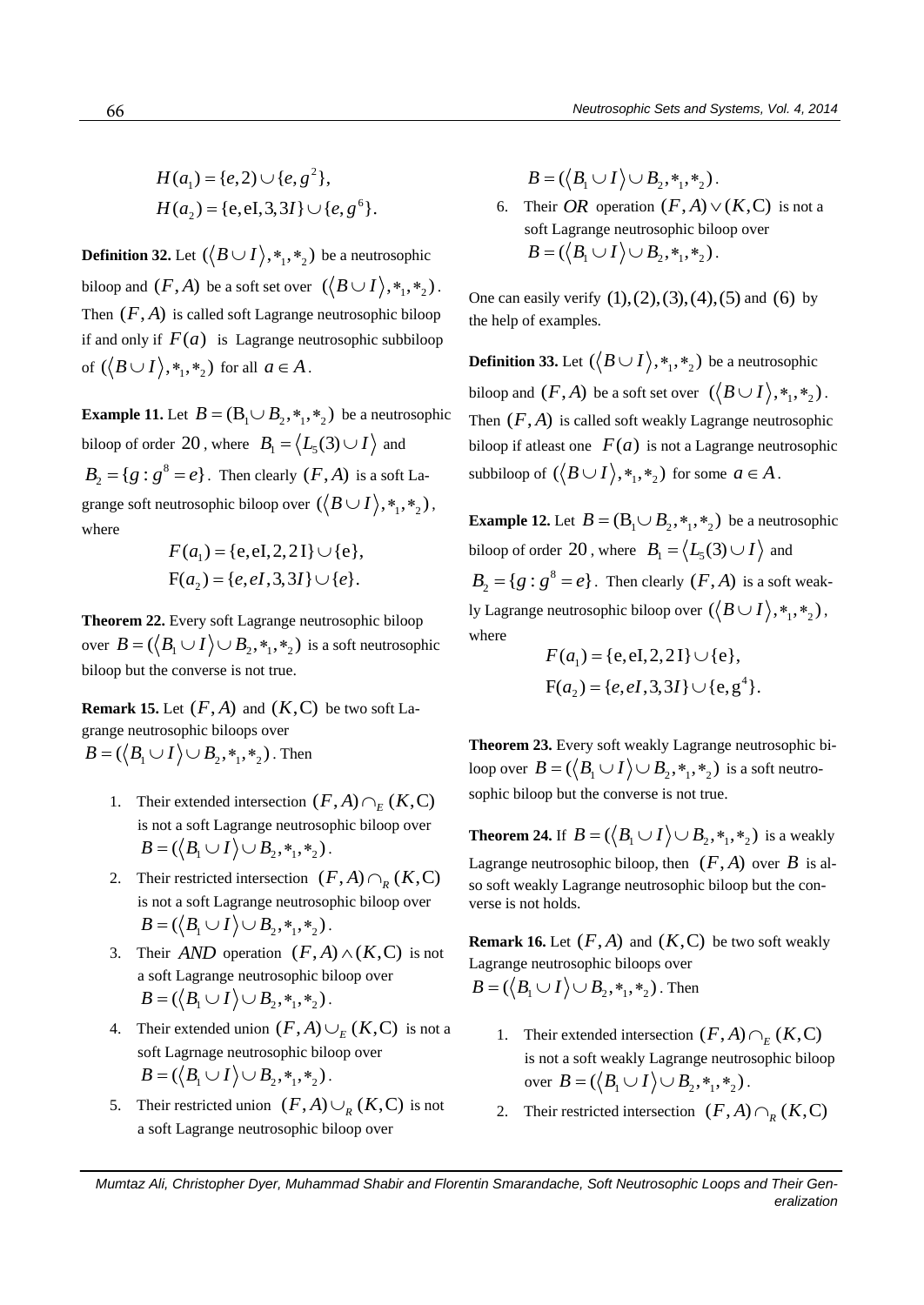is not a soft weakly Lagrange neutrosophic biloop over  $B = (\langle B_1 \cup I \rangle \cup B_2, *_{1}, *_{2}).$ 

- 3. Their *AND* operation  $(F, A) \wedge (K, C)$  is not a soft weakly Lagrange neutrosophic biloop over  $B = (\langle B_1 \cup I \rangle \cup B_2, *, *, *_{\Sigma} ).$
- 4. Their extended union  $(F, A) \cup_E (K, C)$  is not a soft weakly Lagrnage neutrosophic biloop over  $B = (\langle B_1 \cup I \rangle \cup B_2, *, *, *_{\Sigma} ).$
- 5. Their restricted union  $(F, A) \cup_R (K, C)$  is not a soft weakly Lagrange neutrosophic biloop over  $B = (\langle B_1 \cup I \rangle \cup B_2, *, *, *_{\Sigma} ).$
- 6. Their *OR* operation  $(F, A) \vee (K, C)$  is not a soft weakly Lagrange neutrosophic biloop over  $B = (\langle B_1 \cup I \rangle \cup B_2, *, *, *_{2}).$

One can easily verify  $(1), (2), (3), (4), (5)$  and  $(6)$  by the help of examples.

**Definition 34.** Let  $(\langle B \cup I \rangle, *_1, *_2)$  be a neutrosophic biloop and  $(F, A)$  be a soft set over  $\left(\langle B \cup I \rangle, *, *, *_{2}\right)$ . Then  $(F, A)$  is called soft Lagrange free neutrosophic biloop if and only if  $F(a)$  is not a Lagrange neutrosophic subbiloop of  $({\langle B \cup I \rangle}, *_1, *_2)$  for all  $a \in A$ .

**Example 13.** Let  $B = (B_1 \cup B_2, \ast_1, \ast_2)$  be a neutrosophic biloop of order 20, where  $B_1 = \langle L_5(3) \cup I \rangle$  and  $B_2 = \{g : g^8 = e\}$ . Then clearly  $(F, A)$  is a soft Lagrange free neutrosophic biloop over  $(\langle B \cup I \rangle, *, *,*)_2)$ , where

$$
F(a_1) = \{e, eI, 2, 2I\} \cup \{e, g^2, g^4, g^6\},
$$
  
 
$$
F(a_2) = \{e, eI, 3, 3I\} \cup \{e, g^4\}.
$$

**Theorem 25.** Every soft Lagrange free neutrosophic biloop over  $B = (\langle B_1 \cup I \rangle \cup B_2, *_{1}, *_{2})$  is a soft neutrosophic biloop but the converse is not true.

**Theorem 26.** If  $B = (\langle B_1 \cup I \rangle \cup B_2, \ast_1, \ast_2)$  is a La-

grange free neutrosophic biloop, then  $(F, A)$  over  $B$  is also soft Lagrange free neutrosophic biloop but the converse is not holds.

**Remark 17.** Let  $(F, A)$  and  $(K, C)$  be two soft Lagrange free neutrosophic biloops over  $B = (\langle B_1 \cup I \rangle \cup B_2, *_{1}, *_{2})$ . Then

- 1. Their extended intersection  $(F, A) \cap_E (K, C)$ is not a soft Lagrange free neutrosophic biloop over  $B = (\langle B_1 \cup I \rangle \cup B_2, \ast_1, \ast_2)$ .
- 2. Their restricted intersection  $(F, A) \cap_R (K, C)$ is not a soft Lagrange free neutrosophic biloop over  $B = (\langle B_1 \cup I \rangle \cup B_2, \ast_1, \ast_2)$ .
- 3. Their *AND* operation  $(F, A) \wedge (K, C)$  is not a soft Lagrange free neutrosophic biloop over  $B = (\langle B_1 \cup I \rangle \cup B_2, *, *, *_{\Sigma} ).$
- 4. Their extended union  $(F, A) \cup_E (K, C)$  is not a soft Lagrnage free neutrosophic biloop over  $B = (\langle B_1 \cup I \rangle \cup B_2, *, *, *_{\gamma} \rangle)$
- 5. Their restricted union  $(F, A) \cup_R (K, C)$  is not a soft Lagrange free neutrosophic biloop over  $B = (\langle B_1 \cup I \rangle \cup B_2, *, *, *_{\circ})$ .
- 6. Their OR operation  $(F, A) \vee (K, C)$  is not a soft Lagrange free neutrosophic biloop over  $B = (\langle B_1 \cup I \rangle \cup B_2, *, *, *_{\Sigma} \rangle).$

One can easily verify  $(1), (2), (3), (4), (5)$  and  $(6)$  by the help of examples.

#### **Soft Neutrosophic Strong Biloop**

**Definition 35.** Let  $B = (B_1 \cup B_2, \ast_1, \ast_2)$  be a neutrosophic biloop where  $B_1$  is a neutrosopphic biloop and  $B_2$ is a neutrosophic group and  $(F, A)$  be soft set over  $B$ . Then  $(F, A)$  over  $B$  is called soft neutrosophic strong biloop if and only if  $F(a)$  is a neutrosopchic strong subbiloop of  $B$  for all  $a \in A$ .

**Example 14.** Let  $B = (B_1 \cup B_2, *_{1}, *_{2})$  where  $B_1 = \langle L_5(2) \cup I \rangle$  is a neutrosophic loop and  $B_2 = \{0, 1, 2, 3, 4, 1, 1, 2, 1, 3, 1, 4, 1\}$  under multiplication modulo 5 is a neutrosophic group. Let  $A = \{a_1, a_2\}$  be a set of parameters. Then  $(F, A)$  is soft neutrosophic strong biloop over  $B$ , where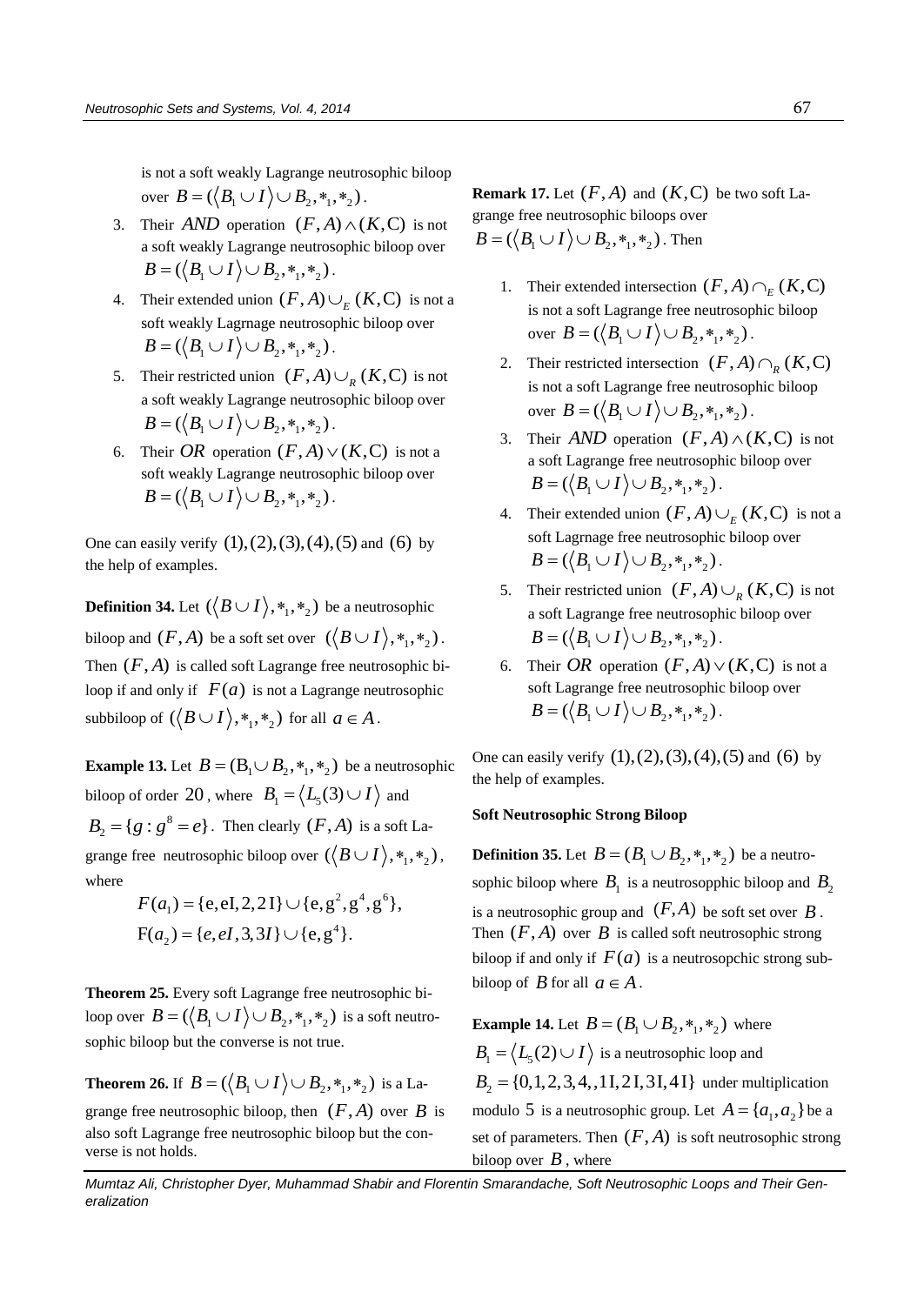$$
F(a_1) = \{e, 2, eI, 2I\} \cup \{1, I, 4I\},
$$
  

$$
F(a_2) = \{e, 3, eI, 3I\} \cup \{1, I, 4I\}.
$$

**Theorem 27.** Every soft neutrosophic strong biloop over  $B = (B_1 \cup B_2, *, *, *_2)$  is a soft neutrosophic biloop but the converse is not true.

**Theorem 28.** If  $B = (B_1 \cup B_2, \ast_1, \ast_2)$  is a neutrosophic strong biloop, then  $(F, A)$  over  $B$  is also soft neutrosophic strong biloop but the converse is not holds.

**Proposition 9.** Let  $(F, A)$  and  $(K, C)$  be two soft neutrosophic strong biloops over  $B = (B_1 \cup B_2, *_1, *_2)$ . Then

- 1. Their extended intersection  $(F, A) \cap_E (K, C)$ is a soft neutrosophic strong biloop over  $B = (B_1 \cup B_2, *, *, *_{2}).$
- 2. Their restricted intersection  $(F, A) \cap_R (K, C)$ is a soft neutrosophic strong biloop over  $B = (B_1 \cup B_2, *, *, *_{2}).$
- 3. Their *AND* operation  $(F, A) \wedge (K, C)$  is a soft neutrosophic strong biloop over  $B = (B_1 \cup B_2, *, *, *_{\overline{2}}).$

**Remark 18.** Let  $(F, A)$  and  $(K, B)$  be two soft neutrosophic strong biloops over  $B = (B_1 \cup B_2, *_1, *_2)$ . Then

- 1. Their extended union  $(F, A) \cup_{E} (K, C)$  is not a soft neutrosophic strong biloop over  $B = (B_1 \cup B_2, *, *, *_{2}).$
- 2. Their restricted union  $(F, A) \cup_R (K, C)$  is not a soft neutrosophic strong biloop over  $B = (B_1 \cup B_2, *, *, *_{2}).$
- 3. Their OR operation  $(F, A) \vee (K, C)$  is not a soft neutrosophic strong biloop over  $B = (B_1 \cup B_2, *, *, *_{\gamma}).$

One can easily verify  $(1)$ ,  $(2)$ , and  $(3)$  by the help of examples.

**Definition 36.** Let  $(F, A)$  and  $(H, C)$  be two soft neutrosophic strong biloops over  $B = (B_1 \cup B_2, *_{1}, *_{2})$ . Then  $(H, C)$  is called soft neutrosophic strong subbiloop of  $(F, A)$ , if

- 3.  $C \subseteq A$ .
- 4.  $H(a)$  is a neutrosophic strong subbiloop of  $F(a)$  for all  $a \in A$ .

**Definition 37.** Let  $B = (B_1 \cup B_2, \ast_1, \ast_2)$  be a neutrosophic biloop and  $(F, A)$  be a soft set over  $B = (B_1 \cup B_2, *_1, *_2)$ . Then  $(F, A)$  is called soft Lagrange neutrosophic strong biloop if and only if  $F(a)$  is a Lagrange neutrosophic strong subbiloop of  $B = (B_1 \cup B_2, *, *, *_{2})$  for all  $a \in A$ .

**Theorem 29.** Every soft Lagrange neutrosophic strong biloop over  $B = (B_1 \cup B_2, *, *, *_2)$  is a soft neutrosophic biloop but the converse is not true.

**Remark 19.** Let  $(F, A)$  and  $(K, C)$  be two soft Lagrange neutrosophic strong biloops over  $B = (B_1 \cup B_2, *_1, *_2)$ . Then

- 1. Their extended intersection  $(F, A) \cap_E (K, C)$ is not a soft Lagrange neutrosophic strong biloop over  $B = (B_1 \cup B_2, *_1, *_2)$ .
- 2. Their restricted intersection  $(F, A) \cap_R (K, C)$ is not a soft Lagrange neutrosophic strong biloop over  $B = (B_1 \cup B_2, *_{1}, *_{2}).$
- 3. Their *AND* operation  $(F, A) \wedge (K, C)$  is not a soft Lagrange neutrosophic strong biloop over  $B = (B_1 \cup B_2, *, *, *_{2}).$
- 4. Their extended union  $(F, A) \cup_E (K, C)$  is not a soft Lagrnage neutrosophic strong biloop over  $B = (B_1 \cup B_2, *, *, *_{2}).$
- 5. Their restricted union  $(F, A) \cup_R (K, C)$  is not a soft Lagrange neutrosophic strong biloop over  $B = (B_1 \cup B_2, *, *, *_{\overline{2}}).$
- 6. Their *OR* operation  $(F, A) \vee (K, C)$  is not a soft Lagrange neutrosophic strong biloop over  $B = (B_1 \cup B_2, *, *, *_{2}).$

*Mumtaz Ali, Christopher Dyer, Muhammad Shabir and Florentin Smarandache, Soft Neutrosophic Loops and Their Generalization*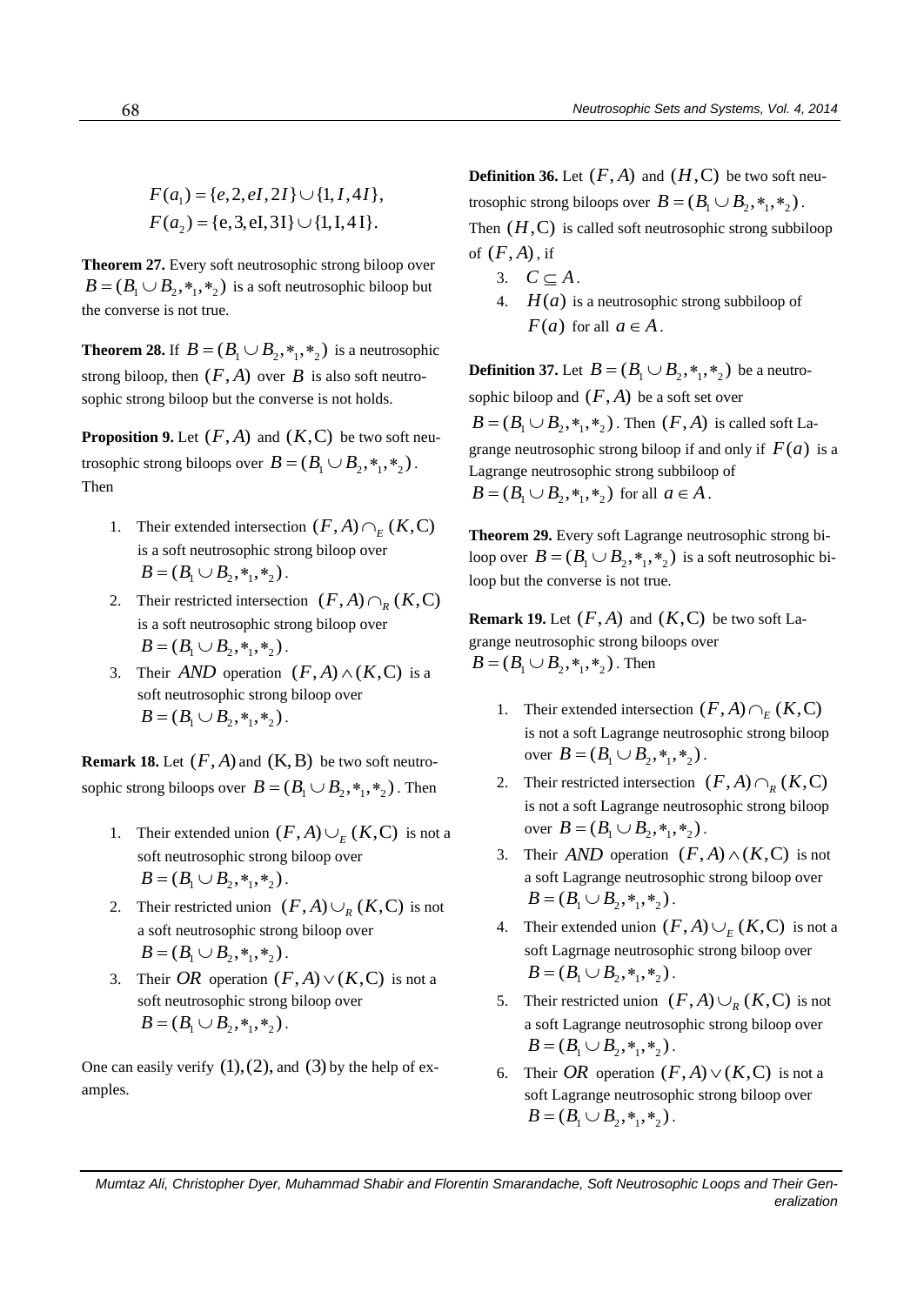One can easily verify  $(1), (2), (3), (4), (5)$  and  $(6)$  by the help of examples.

**Definition 38.** Let  $B = (B_1 \cup B_2, \ast_1, \ast_2)$  be a neutrosophic biloop and  $(F, A)$  be a soft set over  $B = (B_1 \cup B_2, *_1, *_2)$ . Then  $(F, A)$  is called soft weakly Lagrange neutrosophic strong biloop if atleast one  $F(a)$  is not a Lagrange neutrosophic strong subbiloop of  $B = (B_1 \cup B_2, *_{1}, *_{2})$  for some  $a \in A$ .

**Theorem 30.** Every soft weakly Lagrange neutrosophic strong biloop over  $B = (B_1 \cup B_2, \ast_1, \ast_2)$  is a soft neutrosophic biloop but the converse is not true.

**Theorem 31.** If  $B = (B_1 \cup B_2, \ast_1, \ast_2)$  is a weakly Lagrange neutrosophic strong biloop, then  $(F, A)$  over  $B$ is also soft weakly Lagrange neutrosophic strong biloop but the converse does not holds.

**Remark 20.** Let  $(F, A)$  and  $(K, C)$  be two soft weakly Lagrange neutrosophic strong biloops over  $B = (B_1 \cup B_2, *, *, *_{2})$ . Then

- 1. Their extended intersection  $(F, A) \cap_E (K, C)$ is not a soft weakly Lagrange neutrosophic strong biloop over  $B = (B_1 \cup B_2, *_{1}, *_{2}).$
- 2. Their restricted intersection  $(F, A) \cap_R (K, C)$ is not a soft weakly Lagrange neutrosophic strong biloop over  $B = (B_1 \cup B_2, *_{1}, *_{2}).$
- 3. Their *AND* operation  $(F, A) \wedge (K, C)$  is not a soft weakly Lagrange neutrosophic strong biloop over  $B = (B_1 \cup B_2, *_{1}, *_{2}).$
- 4. Their extended union  $(F, A) \cup_E (K, C)$  is not a soft weakly Lagrange neutrosophic strong biloop over  $B = (B_1 \cup B_2, *_{1}, *_{2}).$
- 5. Their restricted union  $(F, A) \cup_R (K, C)$  is not a soft weakly Lagrange neutrosophic strong biloop over  $\vec{B} = (B_1 \cup B_2, *_{1}, *_{2}).$
- 6. Their OR operation  $(F, A) \vee (K, C)$  is not a soft weakly Lagrange neutrosophic strong biloop over  $B = (B_1 \cup B_2, *_{1}, *_{2}).$

the help of examples.

**Definition 39.** Let  $B = (B_1 \cup B_2, \ast_1, \ast_2)$  be a neutrosophic biloop and  $(F, A)$  be a soft set over  $B = (B_1 \cup B_2, *_1, *_2)$ . Then  $(F, A)$  is called soft Lagrange free neutrosophic strong biloop if and only if  $F(a)$  is not a Lagrange neutrosophic subbiloop of  $B = (B_1 \cup B_2, *_1, *_2)$  for all  $a \in A$ .

**Theorem 32.** Every soft Lagrange free neutrosophic strong biloop over  $B = (B_1 \cup B_2, \ast_1, \ast_2)$  is a soft neutrosophic biloop but the converse is not true.

**Theorem 33.** If  $B = (B_1 \cup B_2, \ast_1, \ast_2)$  is a Lagrange free neutrosophic strong biloop, then  $(F, A)$  over  $B$  is also soft strong lagrange free neutrosophic strong biloop but the converse is not true.

**Remark 21.** Let  $(F, A)$  and  $(K, C)$  be two soft Lagrange free neutrosophic strong biloops over  $B = (B_1 \cup B_2, *, *, *_{2})$ . Then

- 1. Their extended intersection  $(F, A) \cap_E (K, C)$ is not a soft Lagrange free neutrosophic strong biloop over  $B = (B_1 \cup B_2, *_{1}, *_{2}).$
- 2. Their restricted intersection  $(F, A) \cap_R (K, C)$ is not a soft Lagrange free neutrosophic strong biloop over  $B = (B_1 \cup B_2, *_{1}, *_{2}).$
- 3. Their *AND* operation  $(F, A) \wedge (K, C)$  is not a soft Lagrange free neutrosophic strong biloop over  $B = (B_1 \cup B_2, *, *,)_2$ .
- 4. Their extended union  $(F, A) \cup_E (K, C)$  is not a soft Lagrnage free neutrosophic strong biloop over  $B = (B_1 \cup B_2, \ast_1, \ast_2)$ .
- 5. Their restricted union  $(F, A) \cup_R (K, C)$  is not a soft Lagrange free neutrosophic strong biloop over  $B = (B_1 \cup B_2, \ast_1, \ast_2)$ .
- 6. Their *OR* operation  $(F, A) \vee (K, C)$  is not a soft Lagrange free neutrosophic strong biloop over  $B = (B_1 \cup B_2, \ast_1, \ast_2)$ .

One can easily verify  $(1), (2), (3), (4), (5)$  and  $(6)$  by the help of examples.

One can easily verify  $(1), (2), (3), (4), (5)$  and  $(6)$  by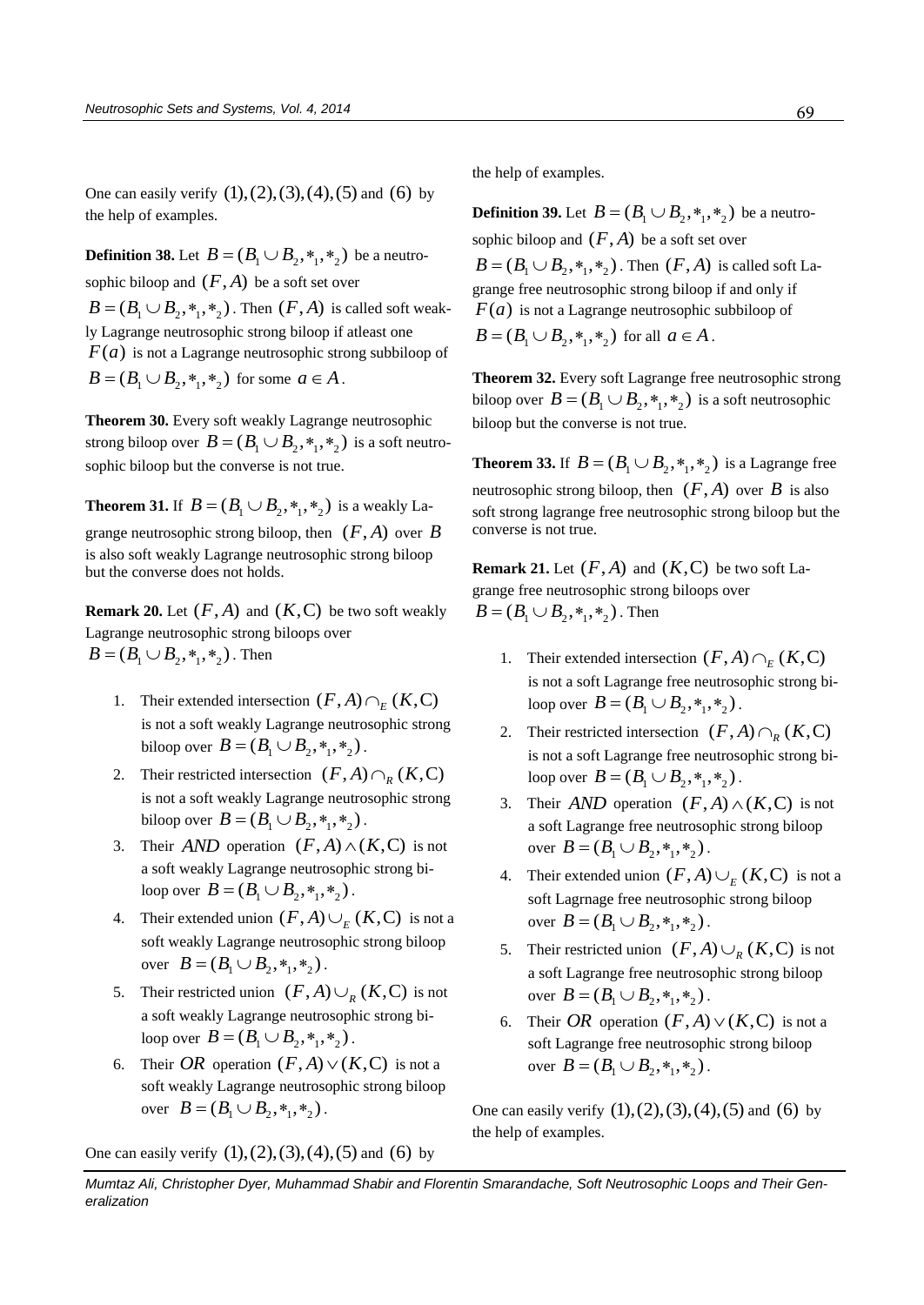# **Soft Neutrosophic N-loop**

## **Definition 40.** Let

 $S(B) = \{ S(B_1) \cup S(B_2) \cup ... \cup S(B_n), *, *, *, ..., *, \}$ be a neutrosophic  $N$  -loop and  $(F, A)$  be a soft set over  $S(B)$ . Then  $(F, A)$  is called soft neutrosophic N -loop if and only if  $F(a)$  is a neutrosopchic sub N -loop of  $S(B)$  for all  $a \in A$ .

# **Example 15.** Let

**Example 15.** Let  $S(B) = \{ S(B_1) \cup S(B_2) \cup S(B_3), *_1, *_2, *_3 \}$  be a neutrosophic 3-loop, where  $S(B_1) = \langle L_5(3) \cup I \rangle$ , 12  $S(B_2) = \{g : g^{12} = e\}$  and  $S(B_3) = S_3$ . Then  $(F, A)$ is sof neutrosophic  $N$  -loop over  $S(B)$ , where

$$
F(a_1) = \{e, eI, 2, 2I\} \cup \{e, g^6\} \cup \{e, (12)\},
$$
  
 
$$
F(a_2) = \{e, eI, 3, 3I\} \cup \{e, g^4, g^8\} \cup \{e, (13)\}.
$$

**Theorem 34.** Let  $(F, A)$  and  $(H, A)$  be two soft neutrosophic *N* -loops over  $S(B) = \{ S(B_1) \cup S(B_2) \cup ... \cup S(B_N), *, *, *, ..., *, N \}$ . Then their intersection  $(F, A) \cap (H, A)$  is again a soft neutrosophic  $N$  -loop over  $S(B)$ .

# **Proof.** Straightforward.

**Theorem 35.** Let  $(F, A)$  and  $(H, C)$  be two soft neutrosophic *N* -loops over  $S(B) = \{ S(B_1) \cup S(B_2) \cup ... \cup S(B_n), *, *, *, ..., *, \}$ such that  $A \cap C = \phi$ . Then their union is soft neutrosophic  $N$  -loop over  $S(B)$ .

# **Proof.** Straightforward.

**Proposition 10.** Let  $(F, A)$  and  $(K, C)$  be two soft neutrosophic *N* -loops over

 $S(B) = \{ S(B_1) \cup S(B_2) \cup ... \cup S(B_n), *, *, *, ..., *, \}$ . Then

- 1. Their extended intersection  $(F, A) \cap_E (K, C)$ is a soft neutrosophic  $N$  -loop over  $S(B)$ .
- 2. Their restricted intersection  $(F, A) \cap_R (K, C)$

is a soft neutrosophic  $N$  -loop over  $S(B)$ .

3. Their *AND* operation  $(F, A) \wedge (K, C)$  is a soft neutrosophic  $N$  -loop over  $S(B)$ .

**Remark 22.** Let  $(F, A)$  and  $(H, C)$  be two soft neutrosophic *N* -loops over  $S(B) = \{ S(B_1) \cup S(B_2) \cup ... \cup S(B_n), *, *, *, ..., *, \}$ 

Then

- 1. Their extended union  $(F, A) \cup_{E} (K, C)$  is not a soft neutrosophic  $N$  -loop over  $S(B)$ .
- 2. Their restricted union  $(F, A) \cup_R (K, C)$  is not a soft neutrosophic  $N$  -loop over  $S(B)$ .
- 3. Their OR operation  $(F, A) \vee (K, C)$  is not a soft neutrosophic  $N$  -loop over  $S(B)$ .

One can easily verify  $(1)$ ,  $(2)$ , and  $(3)$  by the help of examples.

**Definition 41.** Let  $(F, A)$  be a soft neutrosophic N -loop over

 $S(B) = \{ S(B_1) \cup S(B_2) \cup ... \cup S(B_N), *, *, *, ..., *, N \}$ . Then  $(F, A)$  is called the identity soft neutrosophic  $N$  loop over  $S(B)$  if  $F(a) = \{e_1, e_2, ..., e_N\}$  for all

 $a \in A$ , where  $e_1, e_2, ..., e_N$  are the identities element of  $S(B_1), S(B_2),..., S(B_N)$  respectively.

**Definition 42.** Let  $(F, A)$  be a soft neutrosophic N -loop over  $S(B) = \{ S(B_1) \cup S(B_2) \cup ... \cup S(B_n), *, *, *, ..., *, \}$ . Then  $(F, A)$  is called an absolute-soft neutrosophic  $N$  loop over  $S(B)$  if  $F(a) = S(B)$  for all  $a \in A$ .

**Definition 43.** Let  $(F, A)$  and  $(H, C)$  be two soft neutrosophic *N* -loops over

 $S(B) = \{ S(B_1) \cup S(B_2) \cup ... \cup S(B_n), *, *, *, ..., *, N \}$ . Then  $(H, C)$  is called soft neutrosophic sub  $N$  -loop of  $(F, A)$ , if

- 1.  $C \subseteq A$ .
- 2.  $H(a)$  is a neutrosophic sub N -loop of  $F(a)$ for all  $a \in A$ .

*Mumtaz Ali, Christopher Dyer, Muhammad Shabir and Florentin Smarandache, Soft Neutrosophic Loops and Their Generalization*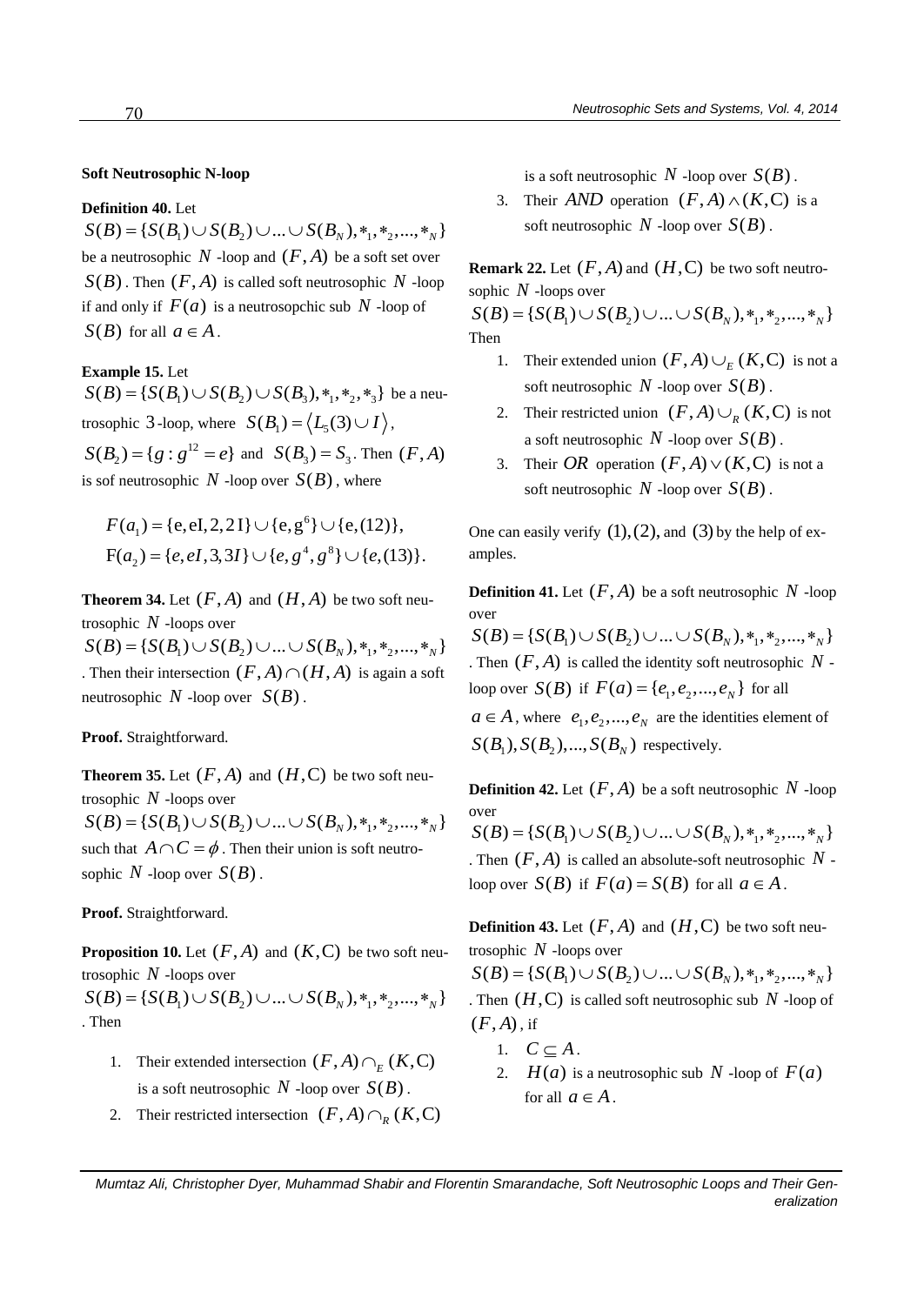## **Definition 45.** Let

 $S(B) = \{ S(B_1) \cup S(B_2) \cup ... \cup S(B_N), *_{1}, *_{2}, ..., *_{N} \}$ be a neutrosophic  $N$  -loop and  $(F, A)$  be a soft set over  $S(B)$ . Then  $(F, A)$  is called soft Lagrange neutrosophic *N* -loop if and only if  $F(a)$  is Lagrange neutrosophic sub N -loop of  $S(B)$  for all  $a \in A$ .

**Theorem 36.** Every soft Lagrange neutrosophic *N* -loop over

 $S(B) = \{ S(B_1) \cup S(B_2) \cup ... \cup S(B_n), *, *, *, ..., *, \}$ is a soft neutrosophic  $N$  -loop but the converse is not true.

**Remark 23.** Let  $(F, A)$  and  $(K, C)$  be two soft Lagrange neutrosophic *N* -loops over

 $S(B) = \{ S(B_1) \cup S(B_2) \cup ... \cup S(B_N), *, *, *, ..., *, N \}$ . Then

- 1. Their extended intersection  $(F, A) \cap_E (K, C)$ is not a soft Lagrange neutrosophic *N* -loop over  $S(B)$ .
- 2. Their restricted intersection  $(F, A) \cap_R (K, C)$ is not a soft Lagrange neutrosophic *N* -loop over  $S(B)$ .
- 3. Their *AND* operation  $(F, A) \wedge (K, C)$  is not a soft Lagrange neutrosophic  $N$  -loop over  $(B)$ .
- 4. Their extended union  $(F, A) \cup_E (K, C)$  is not a soft Lagrnage neutrosophic *N* -loop over  $S(B)$ .
- 5. Their restricted union  $(F, A) \cup_R (K, C)$  is not a soft Lagrange neutrosophic *N* -loop over  $S(B)$ .
- 6. Their OR operation  $(F, A) \vee (K, C)$  is not a soft Lagrange neutrosophic *N* -loop over  $S(B)$ .

One can easily verify  $(1), (2), (3), (4), (5)$  and  $(6)$  by the help of examples.

## **Definition 46.** Let

 $S(B) = \{ S(B_1) \cup S(B_2) \cup ... \cup S(B_N), *, *, *, ..., *, N \}$ be a neutrosophic  $N$  -loop and  $(F, A)$  be a soft set over  $S(B)$ . Then  $(F, A)$  is called soft weakly Lagrange neutrosophic biloop if at least one  $F(a)$  is not a Lagrange

neutrosophic sub  $N$  -loop of  $S(B)$  for some  $a \in A$ .

**Theorem 37.** Every soft weakly Lagrange neutrosophic *N* -loop over  $S(B) = \{ S(B_1) \cup S(B_2) \cup ... \cup S(B_N), *, *, *, ..., *, N \}$ is a soft neutrosophic  $N$  -loop but the converse is not true.

# **Theorem 38.** If

 $S(B) = \{ S(B_1) \cup S(B_2) \cup ... \cup S(B_n), *, *, *, ..., *, \}$ is a weakly Lagrange neutrosophic  $N$  -loop, then  $(F, A)$ over  $S(B)$  is also soft weakly Lagrange neutrosophic *N* -loop but the converse is not holds.

**Remark 24.** Let  $(F, A)$  and  $(K, C)$  be two soft weakly Lagrange neutrosophic *N* -loops over

 $S(B) = \{ S(B_1) \cup S(B_2) \cup ... \cup S(B_n), *, *, *, ..., *, \}$ . Then

- 1. Their extended intersection  $(F, A) \cap_E (K, C)$ is not a soft weakly Lagrange neutrosophic *N* loop over  $S(B)$ .
- 2. Their restricted intersection  $(F, A) \cap_R (K, C)$ is not a soft weakly Lagrange neutrosophic *N* loop over  $S(B)$ .
- 3. Their *AND* operation  $(F, A) \wedge (K, C)$  is not a soft weakly Lagrange neutrosophic *N* -loop over  $S(B)$ .
- 4. Their extended union  $(F, A) \cup_E (K, C)$  is not a soft weakly Lagrnage neutrosophic *N* -loop over  $S(B)$ .
- 5. Their restricted union  $(F, A) \cup_R (K, C)$  is not a soft weakly Lagrange neutrosophic *N* -loop over  $S(B)$ .
- 6. Their *OR* operation  $(F, A) \vee (K, C)$  is not a soft weakly Lagrange neutrosophic *N* -loop over  $S(B)$ .

One can easily verify  $(1), (2), (3), (4), (5)$  and  $(6)$  by the help of examples.

# **Definition 47.** Let

 $S(B) = \{ S(B_1) \cup S(B_2) \cup ... \cup S(B_n), *, *, *, ..., *, \}$ be a neutrosophic  $N$  -loop and  $(F, A)$  be a soft set over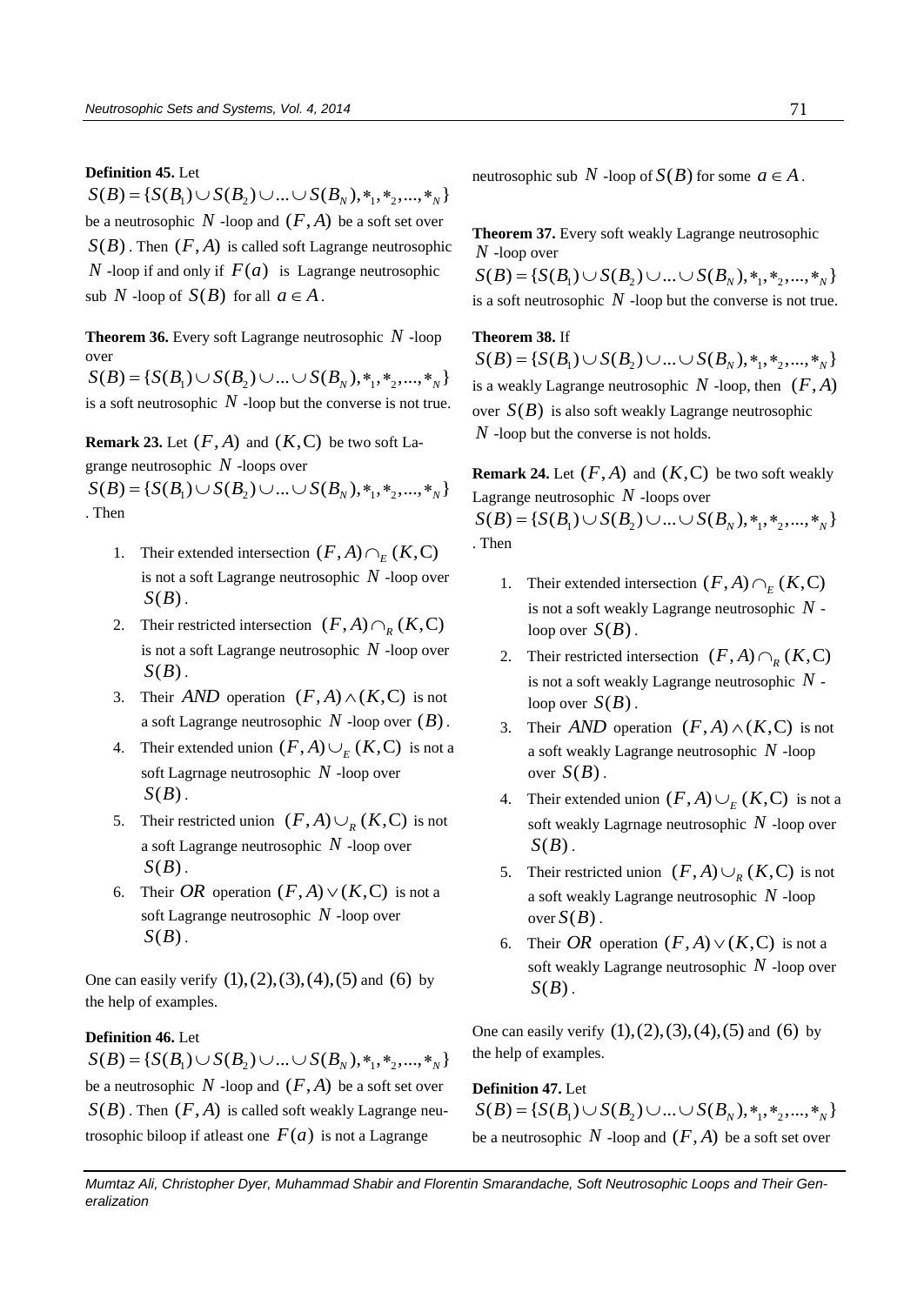$S(B)$ . Then  $(F, A)$  is called soft Lagrange free neutrosophic  $N$  -loop if and only if  $F(a)$  is not a Lagrange neutrosophic sub *N* -loop of  $S(B)$  for all  $a \in A$ .

**Theorem 39.** Every soft Lagrange free neutrosophic *N* loop over

 $S(B) = \{ S(B_1) \cup S(B_2) \cup ... \cup S(B_n), *, *, *, ..., *, \}$ is a soft neutrosophic biloop but the converse is not true.

# **Theorem 40.** If

 $S(B) = \{ S(B_1) \cup S(B_2) \cup ... \cup S(B_n), *, *, *, ..., *, \}$ is a Lagrange free neutrosophic  $N$  -loop, then  $(F, A)$ over  $S(B)$  is also soft lagrange free neutrosophic N loop but the converse is not hold.

**Remark 25.** Let  $(F, A)$  and  $(K, C)$  be two soft Lagrange free neutrosophic *N* -loops over

 $S(B) = \{ S(B_1) \cup S(B_2) \cup ... \cup S(B_n), *, *, *, ..., *, \}$ . Then

- 1. Their extended intersection  $(F, A) \cap_E (K, C)$ is not a soft Lagrange free neutrosophic *N* -loop over  $B = (\langle B_1 \cup I \rangle \cup B_2, *_1, *_2)$ .
- 2. Their restricted intersection  $(F, A) \cap_R (K, C)$ is not a soft Lagrange free neutrosophic *N* -loop over  $S(B)$ .
- 3. Their *AND* operation  $(F, A) \wedge (K, C)$  is not a soft Lagrange free neutrosophic *N* -loop over  $S(B)$ .
- 4. Their extended union  $(F, A) \cup_E (K, C)$  is not a soft Lagrnage free neutrosophic *N* -loop over  $S(B)$ .
- 5. Their restricted union  $(F, A) \cup_R (K, C)$  is not a soft Lagrange free neutrosophic *N* -loop over  $S(B)$ .
- 6. Their *OR* operation  $(F, A) \vee (K, C)$  is not a soft Lagrange free neutrosophic *N* -loop over  $S(B)$ .

One can easily verify  $(1), (2), (3), (4), (5)$  and  $(6)$  by the help of examples.

# **Soft Neutrosophic Strong N-loop**

#### **Definition 48.** Let

**12** 1 2 1 2 1 2 2 2 2 2 2 2  $L_1 \cup L_2 \cup ... \cup L_N$ ,  $*_{1}, *_{2}, ..., *_{N}$  be a neutrosophic  $N$ -loop and  $(F, A)$  be a soft set over osophic N -loop and  $(F, A)$  be a soft set over<br> $L \cup I$   $\rangle = \{L_1 \cup L_2 \cup ... \cup L_N, *, *, *,_2, ..., *,_N\}$ . Then  $(F, A)$  is called soft neutrosophic strong  $N$  -loop if and only if  $F(a)$  is a neutrosopchic strong sub N -loop of nly if  $F(a)$  is a neutrosopchic strong sub N -loop of<br>  $L \cup I$   $\rangle = \{L_1 \cup L_2 \cup ... \cup L_N, *, *, *,_2, ..., *,_N\}$  for all  $a \in A$ .

**Example 16.** Let  $\langle L \cup I \rangle = \{L_1 \cup L_2 \cup L_3, *_1, *_2, *_3\}$ where  $L_1 = \langle L_5(3) \cup I \rangle$ ,  $L_2 = \langle L_7(3) \cup I \rangle$  and  $L_3 = \{1, 2, 1I, 2I\}$ . Then  $(F, A)$  is a soft neutrosophic strong N -loop over  $\langle L \cup I \rangle$ , where

$$
F(a_1) = \{e, 2, eI, 2I\} \cup \{e, 2, eI, 2I\} \cup \{1, I\},
$$
  
 
$$
F(a_2) = \{e, 3, eI, 3I\} \cup \{e, 3, eI, 3I\} \cup \{1, 2, 2I\}.
$$

**Theorem 41.** All soft neutrosophic strong *N* -loops are soft neutrosophic  $N$  -loops but the converse is not true.

One can easily see the converse with the help of example.

**Proposition 11.** Let  $(F, A)$  and  $(K, C)$  be two soft neutrosophic strong *N* -loops over eutrosophic strong N -loops over<br> $L \cup I$   $\rangle = \{L_1 \cup L_2 \cup ... \cup L_N, *,_1, *_2, ..., *_N \}$ . Then

1. Their extended intersection  $(F, A) \cap_E (K, C)$ is a soft neutrosophic strong *N* -loop over

 $\langle L \cup I \rangle$ .

- 2. Their restricted intersection  $(F, A) \cap_R (K, C)$ is a soft neutrosophic strong *N* -loop over  $\langle L \cup I \rangle$ .
- 3. Their *AND* operation  $(F, A) \wedge (K, C)$  is a soft neutrosophic strong N -loop over  $\langle L \cup I \rangle$ .

**Remark 26.** Let  $(F, A)$  and  $(K, C)$  be two soft neutrosophic strong *N* -loops over

pphic strong N -loops over<br> $L \cup I$   $\rangle = \{L_1 \cup L_2 \cup ... \cup L_N, *, *, *,_2, ..., *,_N\}$ . Then

*Mumtaz Ali, Christopher Dyer, Muhammad Shabir and Florentin Smarandache, Soft Neutrosophic Loops and Their Generalization*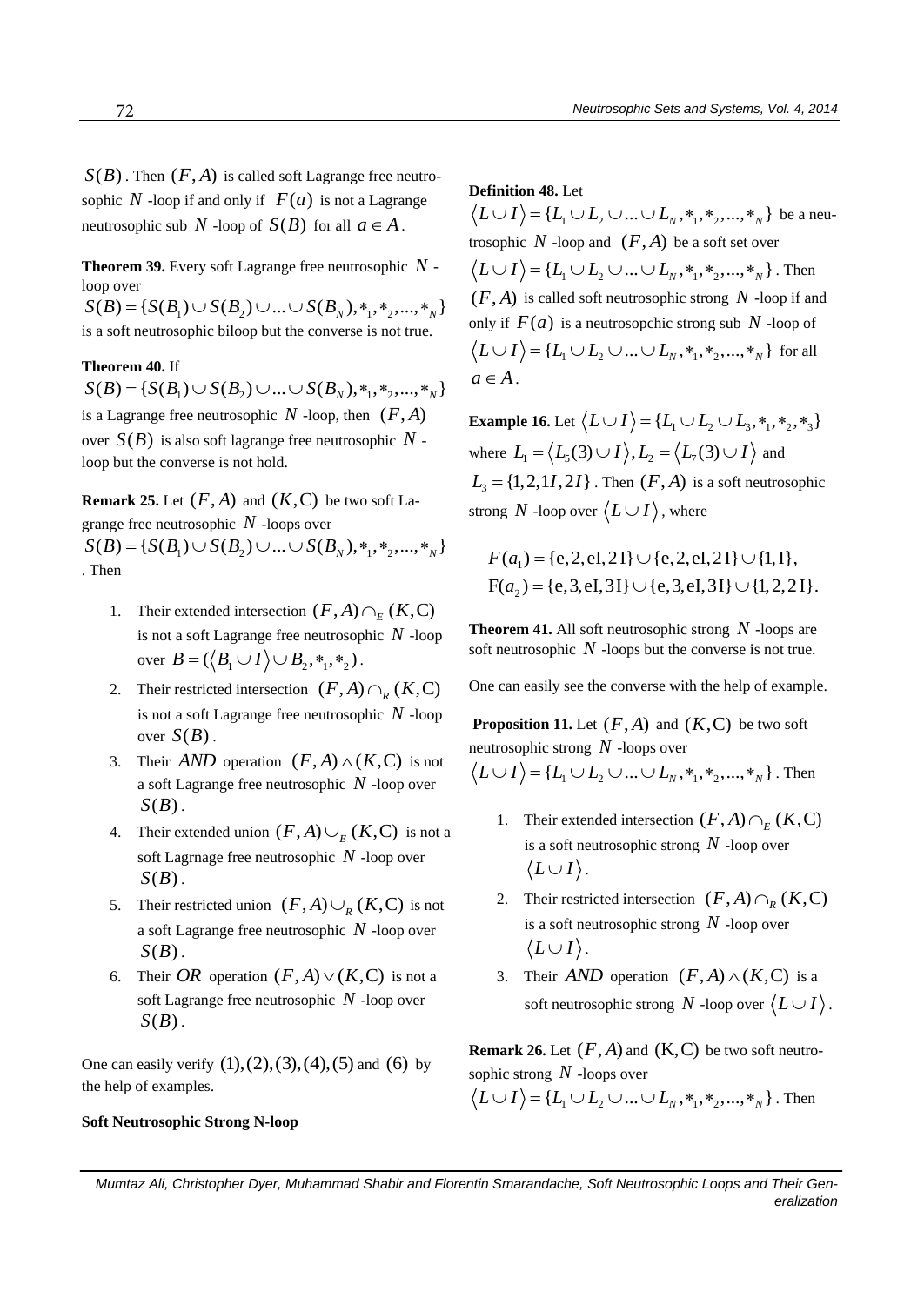- 1. Their extended union  $(F, A) \cup_{E} (K, C)$  is not a soft neutrosophic strong N -loop over  $\langle L \cup I \rangle$ .
- 2. Their restricted union  $(F, A) \cup_R (K, C)$  is not a soft neutrosophic strong *N* -loop over  $\langle L \cup I \rangle$ .
- 3. Their OR operation  $(F, A) \vee (K, C)$  is not a soft neutrosophic strong N -loop over  $\langle L \cup I \rangle$ .

One can easily verify  $(1)$ ,  $(2)$ , and  $(3)$  by the help of examples.

**Definition 49.** Let  $(F, A)$  and  $(H, C)$  be two soft neutrosophic strong *N* -loops over

osophic strong N -loops over<br>  $L \cup I$   $\rangle = \{L_1 \cup L_2 \cup ... \cup L_N, *,_1, *_2, ..., *_N \}$ . Then  $(H, C)$  is called soft neutrosophic strong sub N -loop of  $(F, A)$ , if

- 1.  $C \subseteq A$ .
- 2.  $H(a)$  is a neutrosophic strong sub N -loop of  $F(a)$  for all  $a \in A$ .

# **Definition 50.** Let

**efinition 50.** Let<br>  $L \cup I$   $\rangle$  = { $L_1 \cup L_2 \cup ... \cup L_N$ , \*<sub>1</sub>, \*<sub>2</sub>,..., \*<sub>N</sub> } be a neutrosophic strong  $N$  -loop and  $(F, A)$  be a soft set over  $L \cup I$ ). Then  $(F, A)$  is called soft Lagrange neutrosophic strong  $N$  -loop if and only if  $F(a)$  is a Lagrange neutrosophic strong sub N -loop of  $\langle L \cup I \rangle$  for all  $a \in A$ .

**Theorem 42.** Every soft Lagrange neutrosophic strong *N* -loop over

V -loop over<br>  $L \cup I$   $\rangle = \{L_1 \cup L_2 \cup ... \cup L_N, *, *, *,_2, ..., *,_N\}$  is a soft neutrosophic  $N$  -loop but the converse is not true.

**Remark 27.** Let  $(F, A)$  and  $(K, C)$  be two soft Lagrange neutrosophic strong *N* -loops over range neutrosophic strong N -loops over<br> $L \cup I$   $\rangle = \{L_1 \cup L_2 \cup ... \cup L_N, *, *, *,_2, ..., *,_N\}$ . Then

- 1. Their extended intersection  $(F, A) \cap_E (K, C)$ is not a soft Lagrange neutrosophic strong *N* loop over  $\langle L \cup I \rangle$  .
- 2. Their restricted intersection  $(F, A) \cap_R (K, C)$

is not a soft Lagrange neutrosophic strong *N* loop over  $\langle L \cup I \rangle$  .

- 3. Their *AND* operation  $(F, A) \wedge (K, C)$  is not a soft Lagrange neutrosophic strong *N* -loop over  $\langle L \cup I \rangle$ .
- 4. Their extended union  $(F, A) \cup_E (K, C)$  is not a soft Lagrnage neutrosophic strong *N* -loop over  $\langle L \cup I \rangle$ .
- 5. Their restricted union  $(F, A) \cup_R (K, C)$  is not a soft Lagrange neutrosophic strong *N* -loop over  $\langle L \cup I \rangle$ .
- 6. Their *OR* operation  $(F, A) \vee (K, C)$  is not a soft Lagrange neutrosophic strong *N* -loop over  $\langle L \cup I \rangle$ .

One can easily verify  $(1), (2), (3), (4), (5)$  and  $(6)$  by the help of examples.

# **Definition 51.** Let

**1.** Let  $L \cup I$  = { $L_1 \cup L_2 \cup ... \cup L_N$ , \*<sub>1</sub>, \*<sub>2</sub>, ..., \*<sub>N</sub>} be a neutrosophic strong  $N$  -loop and  $(F, A)$  be a soft set over  $L \cup I$ ). Then  $(F, A)$  is called soft weakly Lagrange neutrosophic strong  $N$  -loop if at least one  $F(a)$  is not a Lagrange neutrosophic strong sub  $N$  -loop of  $\lang{L} \cup I$ for some  $a \in A$ .

**Theorem 43.** Every soft weakly Lagrange neutrosophic strong *N* -loop over

rong *N* -loop over<br>  $L \cup I$   $\rangle = \{L_1 \cup L_2 \cup ... \cup L_N, *_{1}, *_{2}, ..., *_{N}\}\$  is a soft neutrosophic  $N$  -loop but the converse is not true.

**Theorem 44.** If **heorem 44.** If  $L \cup I$   $=$  { $L_1 \cup L_2 \cup ... \cup L_N$ , \*<sub>1</sub>, \*<sub>2</sub>, ..., \*<sub>N</sub> } is a weakly Lagrange neutrosophic strong *N* -loop, then  $(F, A)$  over  $\langle L \cup I \rangle$  is also a soft weakly Lagrange neutrosophic strong  $N$  -loop but the converse is not true.

**Remark 28.** Let  $(F, A)$  and  $(K, C)$  be two soft weakly Lagrange neutrosophic strong *N* -loops over agrange neutrosophic strong N -loops over<br> $L \cup I$   $\rangle = \{L_1 \cup L_2 \cup ... \cup L_N, *, *, *,_2, ..., *,_N\}$ . Then

*Mumtaz Ali, Christopher Dyer, Muhammad Shabir and Florentin Smarandache, Soft Neutrosophic Loops and Their Generalization*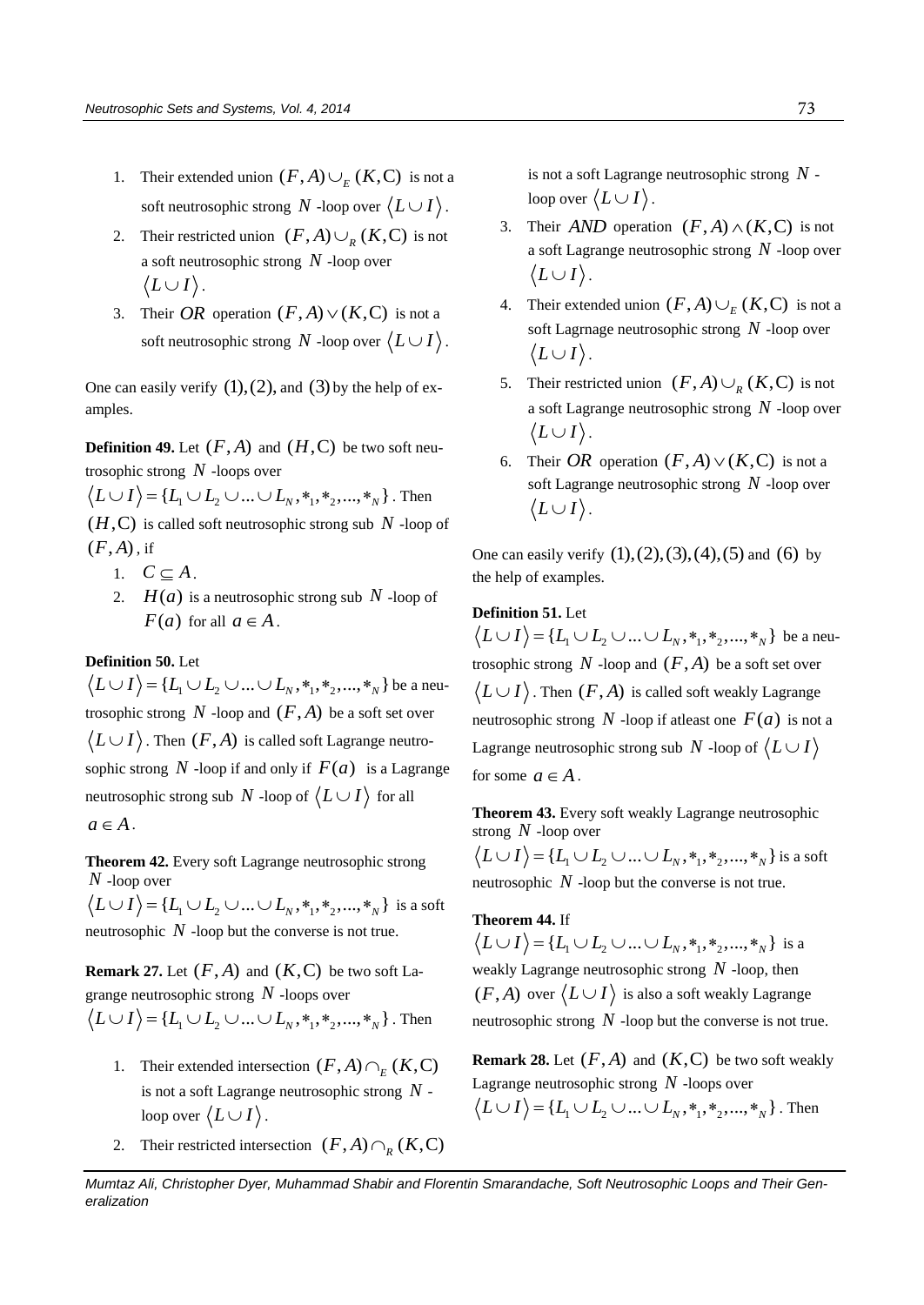- 1. Their extended intersection  $(F, A) \cap_E (K, C)$ is not a soft weakly Lagrange neutrosophic strong  $N$  -loop over  $\langle L \cup I \rangle$  .
- 2. Their restricted intersection  $(F, A) \cap_R (K, C)$ is not a soft weakly Lagrange neutrosophic strong  $N$  -loop over  $\langle L \cup I \rangle$  .
- 3. Their *AND* operation  $(F, A) \wedge (K, C)$  is not a soft weakly Lagrange neutrosophic strong *N* loop over  $\langle L \cup I \rangle$  .
- 4. Their extended union  $(F, A) \cup_E (K, C)$  is not a soft weakly Lagrnage neutrosophic strong *N* loop over  $\langle L \cup I \rangle$  .
- 5. Their restricted union  $(F, A) \cup_R (K, C)$  is not a soft weakly Lagrange neutrosophic strong *N* loop over  $\langle L \cup I \rangle$  .
- 6. Their OR operation  $(F, A) \vee (K, C)$  is not a soft weakly Lagrange neutrosophic strong *N* loop over  $\langle L \cup I \rangle$  .

One can easily verify  $(1), (2), (3), (4), (5)$  and  $(6)$  by the help of examples.

# **Definition 52.** Let

**efinition 52.** Let  $L \cup I$   $\rangle = \{L_1 \cup L_2 \cup ... \cup L_N, *, *, *,_2, ..., *,_N\}$  be a neutrosophic  $N$  -loop and  $(F, A)$  be a soft set over  $L\cup I\rangle$  . Then  $(F,A)$  is called soft Lagrange free neutrosophic strong  $N$  -loop if and only if  $F(a)$  is not a Lagrange neutrosophic strong sub  $\,N$  -loop of  $\,\langle L \cup I \rangle$ for all  $a \in A$ .

**Theorem 45.** Every soft Lagrange free neutrosophic strong *N* -loop over V -loop over<br>  $L \cup I$   $\rangle = \{L_1 \cup L_2 \cup ... \cup L_N, *, *, *,_2, ..., *,_N\}$  is a soft

neutrosophic  $N$  -loop but the converse is not true.

# **Theorem 45.** If

**heorem 45.** If  $L \cup I$   $\rangle = \{L_1 \cup L_2 \cup ... \cup L_N, *_{1}, *_{2}, ..., *_{N}\}\)$  is a Lagrange free neutrosophic strong  $N$  -loop, then  $(F, A)$ over  $\langle L \cup I \rangle$  is also a soft Lagrange free neutrosophic strong  $N$  -loop but the converse is not true.

**Remark 29.** Let  $(F, A)$  and  $(K, C)$  be two soft Lagrange free neutrosophic strong *N* -loops over range free neutrosophic strong N -loops over<br> $L \cup I$   $\rangle = \{L_1 \cup L_2 \cup ... \cup L_N, *, *, *,_2, ..., *,_N\}$ . Then

- 1. Their extended intersection  $(F, A) \cap_E (K, C)$ is not a soft Lagrange free neutrosophic strong  $N$  -loop over  $\langle L \cup I \rangle$  .
- 2. Their restricted intersection  $(F, A) \cap_R (K, C)$ is not a soft Lagrange free neutrosophic strong  $N$  -loop over  $\langle L \cup I \rangle$  .
- 3. Their *AND* operation  $(F, A) \wedge (K, C)$  is not a soft Lagrange free neutrosophic strong *N* -loop over  $\langle L \cup I \rangle$ .
- 4. Their extended union  $(F, A) \cup_E (K, C)$  is not a soft Lagrnage free neutrosophic strong *N* -loop over  $\langle L \cup I \rangle$ .
- 5. Their restricted union  $(F, A) \cup_R (K, C)$  is not a soft Lagrange free neutrosophic strong *N* -loop over  $\langle L \cup I \rangle$ .
- 6. Their OR operation  $(F, A) \vee (K, C)$  is not a soft Lagrange free neutrosophic strong *N* -loop over  $\langle L \cup I \rangle$ .

One can easily verify  $(1), (2), (3), (4), (5)$  and  $(6)$  by the help of examples.

# **Conclusion**

This paper is an extension of neutrosphic loop to soft neutrosophic loop. We also extend neutrosophic biloop, neutrosophic  $N$ -loop to soft neutrosophic biloop, and soft neutrosophic  $N$  -loop. Their related properties and results are explained with many illustrative examples. The notions related with strong part of neutrosophy also established within soft neutrosophic loop.

### **References**

- 1) H. Aktas, N. Cagman, Soft sets and soft groups, Inf. Sci. 177 (2007) 2726-2735.
- 2) K. Atanassov, Intuitionistic fuzzy sets, Fuzzy Sets Syst. 64(2)(1986) 87-96.